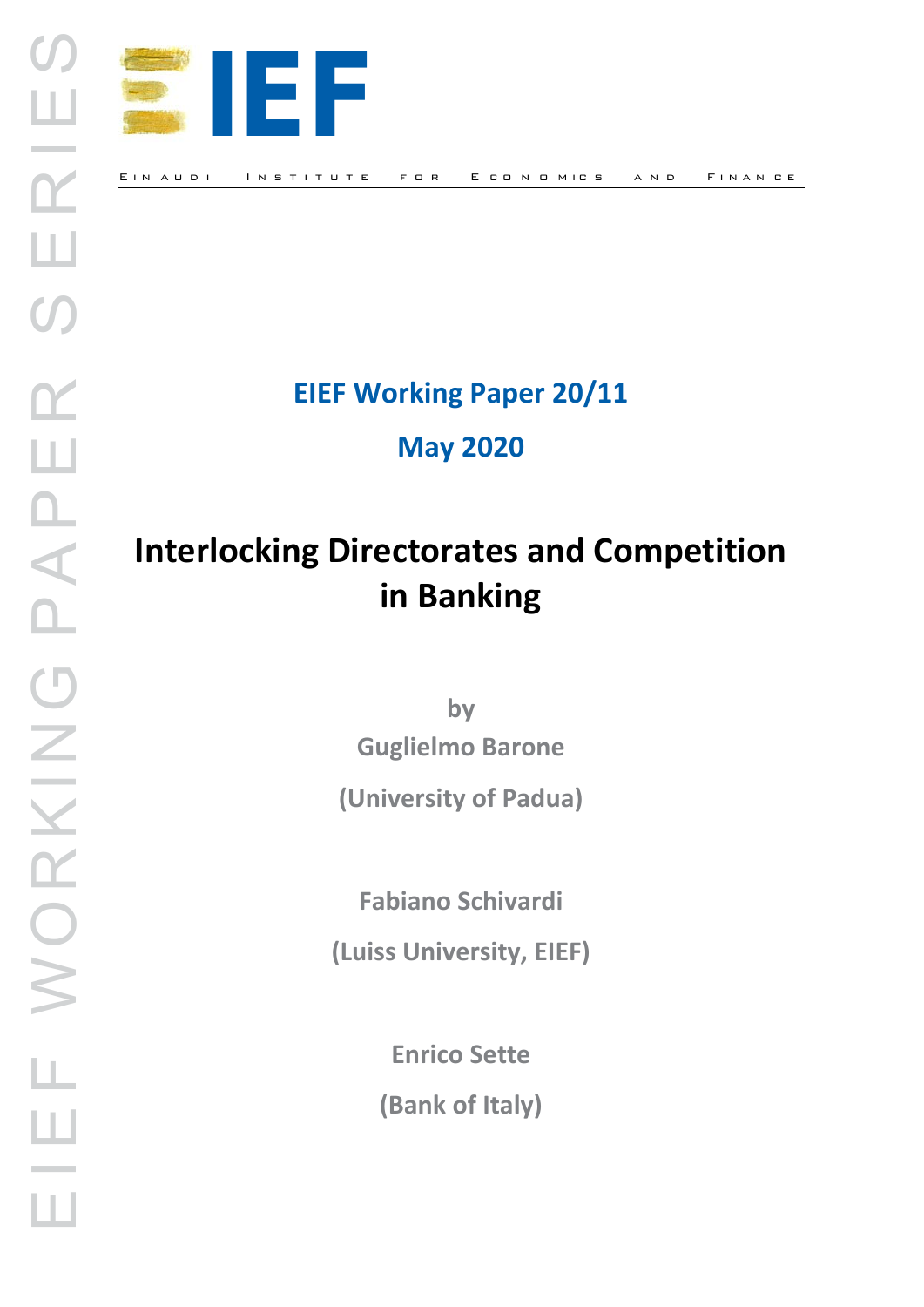# Interlocking Directorates and Competition in Banking\*

Guglielmo Barone University of Padua

Fabiano Schivardi LUISS University and EIEF

Enrico Sette Bank of Italy

April 16, 2020

#### Abstract

We study the effects on loan rates of a quasi-experimental change in the Italian legislation which forbids interlocking directorates between banks. We use a differencein-differences approach and exploit multiple banking relationships to control for unobserved heterogeneity. We find that the reform decreased rates charged by previously interlocked banks to common customers by between 10-30 basis points. The effect is stronger if the firm had a weaker bargaining power vis-a-vis the interlocked banks. Consistent with the assumption that interlocking directorates facilitate collusion, interest rates on loans from interlocked banks become more dispersed after the reform.

Keywords: Interlocking directorates, competition, banking JEL classification numbers: G21, G34, D34

<sup>\*</sup>Schivardi thanks financial support from the European Research Council (ERC) under the European Union's Horizon 2020 research and innovation programme (grant agreement No 835201). Email: guglielmo.barone@unipd.it, fschivardi@luiss.it, enrico.sette@bancaditalia.it. The views expressed in the paper are our own and do not necessarily reflect those of the institutions we are affiliated with.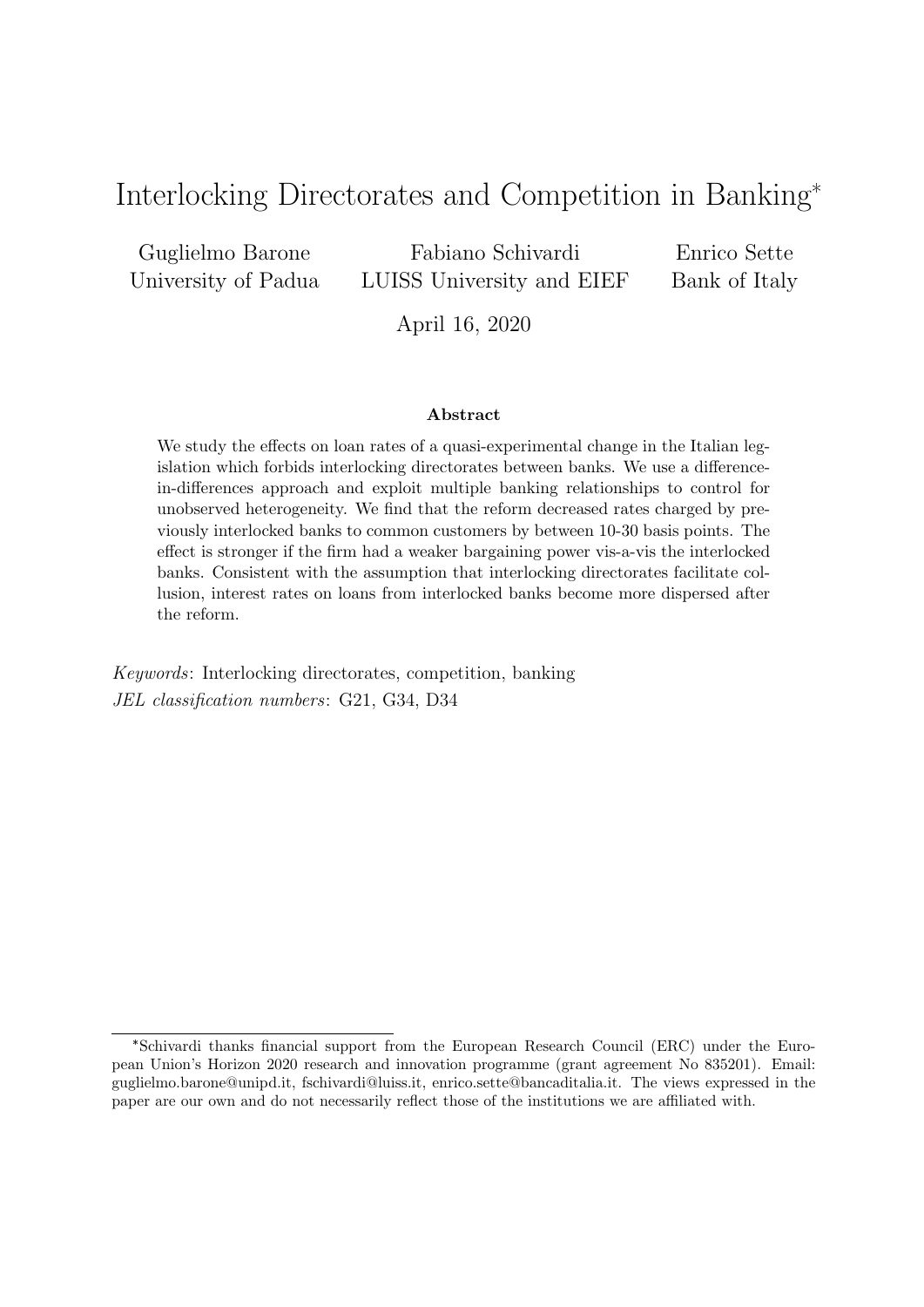### 1 Introduction

A growing body of evidence points to a generalized reduction in competitive pressures in industrialized countries [\(De Loecker, 2020;](#page-16-0) Gutiérrez and Philippon, 2017). One of the potential sources is the increase in interconnections between firms through common ownership – the degree to which firms are commonly owned by the same investors [\(Azar,](#page-16-1) [Schmalz, and Tecu, 2018;](#page-16-1) [He and Huang, 2017\)](#page-17-1). Another, less investigated channel of interconnection is interlocking directorate (ID henceforth) – the same individual sitting on the board of multiple firms. The idea is that board interconnections facilitate collusive behavior. While theoretically plausible, testing this hypothesis turns out to be very difficult. First, one needs exogenous variation in the structure of board connections. Second, it is essential to have precise measures of market outcomes to assess how they vary with interconnections. Third, finding a suitable control sample of interlocked firms is tricky. For example, using firms in the same sector raises issues of exogeneity, while firms in other sectors might be on different trends [\(Lewellen and Lowry, 2020\)](#page-17-2). As a consequence of these empirical challenges, the debate on the effects of interconnections on competition is far from settled.

We investigate the effects of IDs on competition in an ideal testing ground: the Italian corporate lending sector in the early 2010s. First, we exploit an exogenous change in the structure of banks' interconnections triggered by a law of 2011 that forbids IDs among competing banks. Second, we use a database with detailed information on individual firm-bank lending contracts. Third, we leverage on the structure of the market for firm loans, in which firms typically borrow from multiple banks, to control for fixed and time varying unobserved heterogeneity between treatments and controls.

The "Save Italy" decree of December 2011, unexpectedly passed at the peak of the sovereign debt crisis, obliged banks' board members to resign from multiple appointments by the end of the April 2012. Around 130 banks, approximately one fifth of total, had to severe a connection in the aftermath of the law. We define a relationship between firm  $i$ and bank j as treated if firm i is also borrowing from another bank which shares a board member with bank  $j$  in December 2011, and as *control* otherwise. We then compare the change in the interest rates on treated and control relationships. To fully account for unobserved heterogeneity, we zoom in on loans that the same firm gets from interlocked and non interlocked banks (IBs henceforth). To the best of our knowledge, no other paper on this subject implements such a robust empirical design.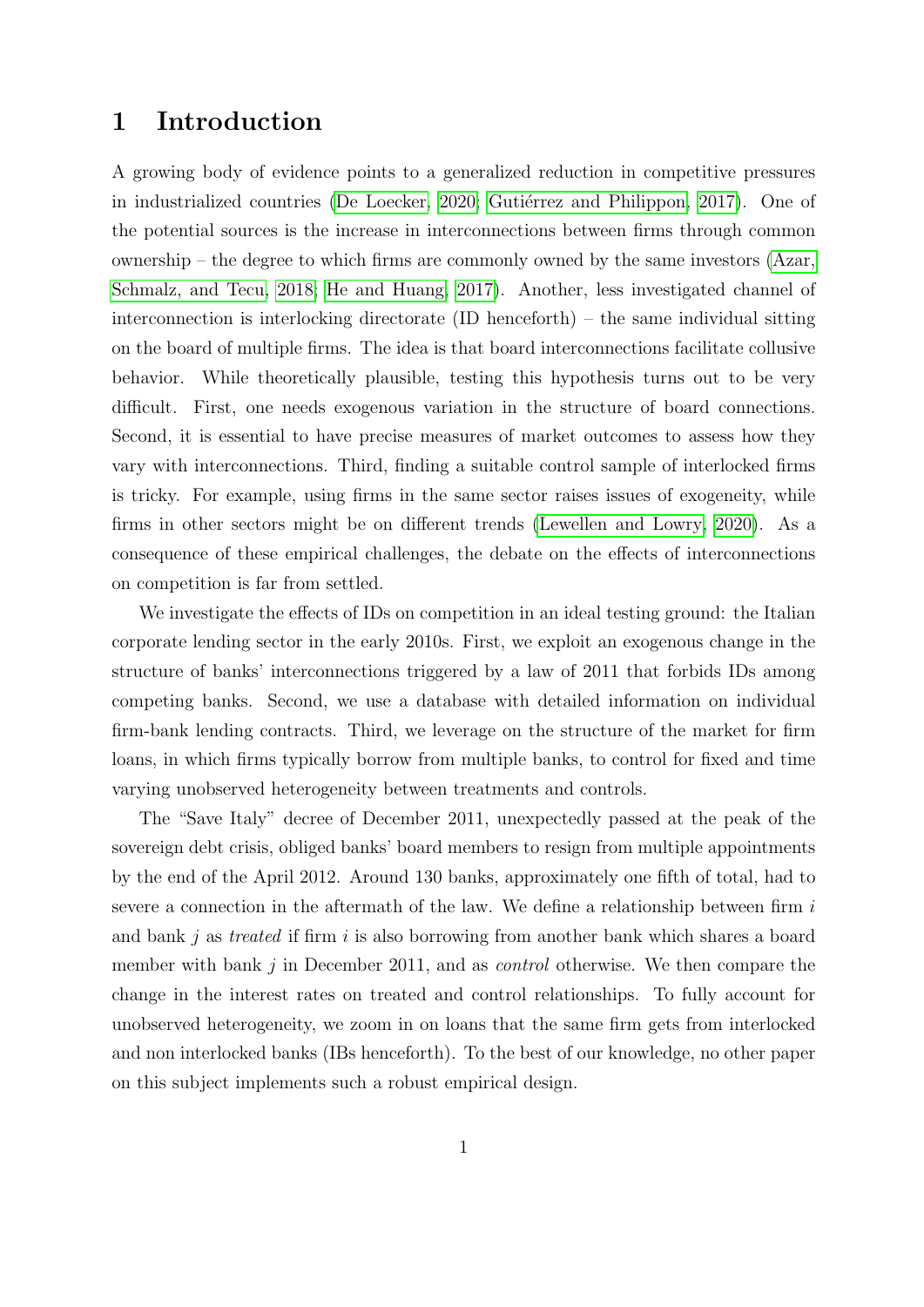We find that the severance of IDs has a pro-competitive effect: the interest rates on treated relationships drop by between 10 and 30 basis points relative to the controls. This result is confirmed by a large series of robustness checks and supported by other extensions. First, we repeat the analysis at the firm (rather than at the firm-bank) level, addressing potential issues of reallocation of credit demand across lenders. Second, as the theory of collusion predicts, we show that interest rates on previously interlocked relationships are less disperse before the reform and that dispersion increases after it. Third, we look at the quantity of credit, finding some evidence of a slight increase of credit used for treated relationships, consistent with the price reduction.

We then run a series of comparative static exercises based on characteristics that we expect to be related to the strength of the effect. We use characteristics at the firm (size, age, share of loans from IBs), market (Herfindahl-Hirschman index of concentration), and relationship (age and tenure of the shared board members, multi-market presence, similarity of market shares) level. All the results agree with our a-priori expectations, with the exception of multi-market presence, where we find no effect.

Our paper contributes to the debate on the anticompetitive effects of firms' interconnections. A recent body of work focuses on common ownership, whose importance has substantially increased over time, due to the growing presence of institutional investors in firms' shareholdings. A group of studies, some related to banking, concludes that interconnections have a causal impact on anticompetitive behavior (Antón, Ederer, Giné, [and Schmalz, 2018;](#page-16-2) [Azar, Schmalz, and Tecu, 2018;](#page-16-1) [Azar, Raina, and Schmalz, 2019;](#page-16-3) [Cai,](#page-16-4) [Eidam, Saunders, and Steffen, 2018;](#page-16-4) [He and Huang, 2017\)](#page-17-1). Other studies dispute these conclusions [\(Dennis, Gerardi, and Schenone, 2017;](#page-16-5) [Kennedy, O'Brien, Song, and Waehrer,](#page-17-3) [2017;](#page-17-3) [Koch, Panayides, and Thomas, 2020\)](#page-17-4). In particular, [Lewellen and Lowry](#page-17-2) [\(2020\)](#page-17-2) stress the difficulties of finding valid instruments for common ownership and suitable control samples. These challenges are fully addressed by our empirical design.

Our results also speak to the competition policy issue of IDs regulation. [Dooley](#page-17-5) [\(1969\)](#page-17-5) shows that, in the mid sixties, IDs were a pervasive feature of the US economy, despite the prohibition contained in Section 8 of the Clayton Act of 1914. This finding has been confirmed by subsequent studies [\(Heemskerk, Fennema, and Carroll, 2016\)](#page-17-6). However, causal evidence on IDs' price effect is still scant and our contribution fills this gap.

The rest of the paper is organized as follows. Section [2](#page-4-0) illustrate the "Save Italy" decree and the empirical setting. Section [3](#page-7-0) describes the data, Section [4](#page-8-0) the results and Section [5](#page-11-0) the extensions. Section [6](#page-13-0) performs the heterogeneity analysis and Section [7](#page-15-0)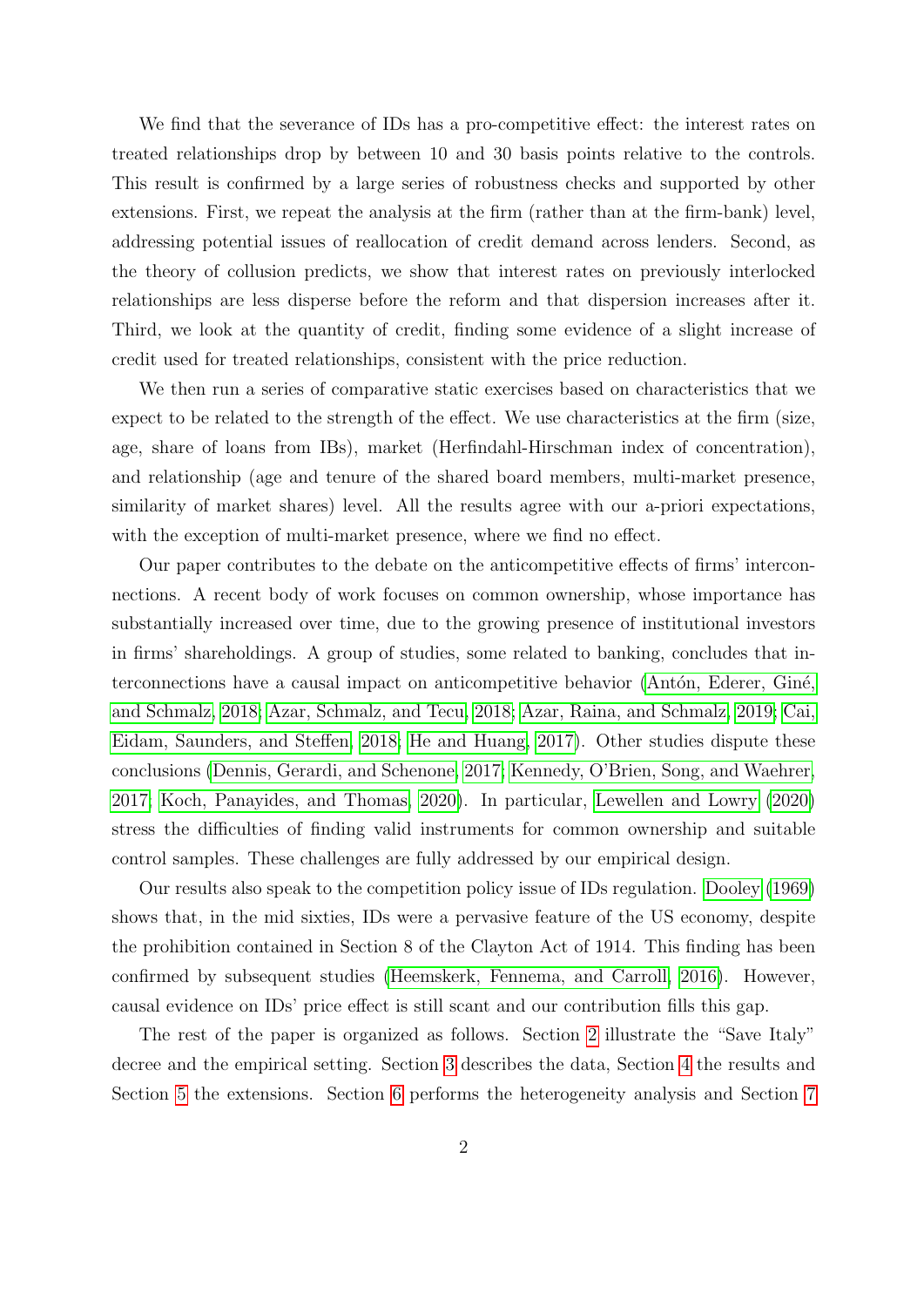concludes.

# <span id="page-4-0"></span>2 The Monti Decree and the empirical design

In this section we describe the content of the Monti Decree, illustrate its implications in terms of IDs and describe our empirical design.

#### 2.1 The Monti decree

Our analysis exploits the so called "Save Italy" decree (Law Decree 201/2011 of December 6, 2011). The decree was passed as part of the effort of the newly appointed Monti government to avert the risk of Government default and Italexit from the euro. It aimed at improving the long-run sustainability of the Government's fiscal position by reducing expenditures, increasing revenues, and fostering growth. The measure we are interested in, contained in Article 36, forbids any individual to hold simultaneous appointments in the governing bodies (boards and other top management positions) of two competing banking groups ("banks" henceforth). Competition is defined in terms of product-specific geographic markets: provinces (NUTS 3 units) for bank deposits and loans to households; regions (NUTS 2) for loans to firms. An individual who had multiple board appointments in competing banks had to opt for only one of them by the end of April 2012. IDs drop from 227 in December 20[1](#page-4-1)1 to [1](#page-18-0)62 in June 2012.<sup>1</sup> Figure 1 plots the time pattern of IDs and of the number of banks, both normalized to one in the initial quarter. Against a stable trend before the reform and a smooth pattern for the total number of banks, the index for IDs drops discontinuously when the reform becomes effective.

The explicit motivation of Article 36 was to increase competition in the financial sector. In fact, IDs might improve the flow of information between banks, facilitating coordination in price setting. Possibly, IDs can also function as an implicit coordination device: a bank might take into account the fact that a firm is a customer of an IB when dealing with a customer. In both cases, breaking the cross-board linkage was predicted to reduce prices.

Despite the fact that article 36 was not the only measure contained in the law to improve growth, our identification strategy isolates the effect of this specific channel. First, article 36 is the only one that affects banks directly. Second, and more importantly, our

<span id="page-4-1"></span><sup>&</sup>lt;sup>1</sup>The number does not go to zero because of the exemption the law permits for very small banks and banks operating in completely separated markets, for which IDs are not an issue for competition.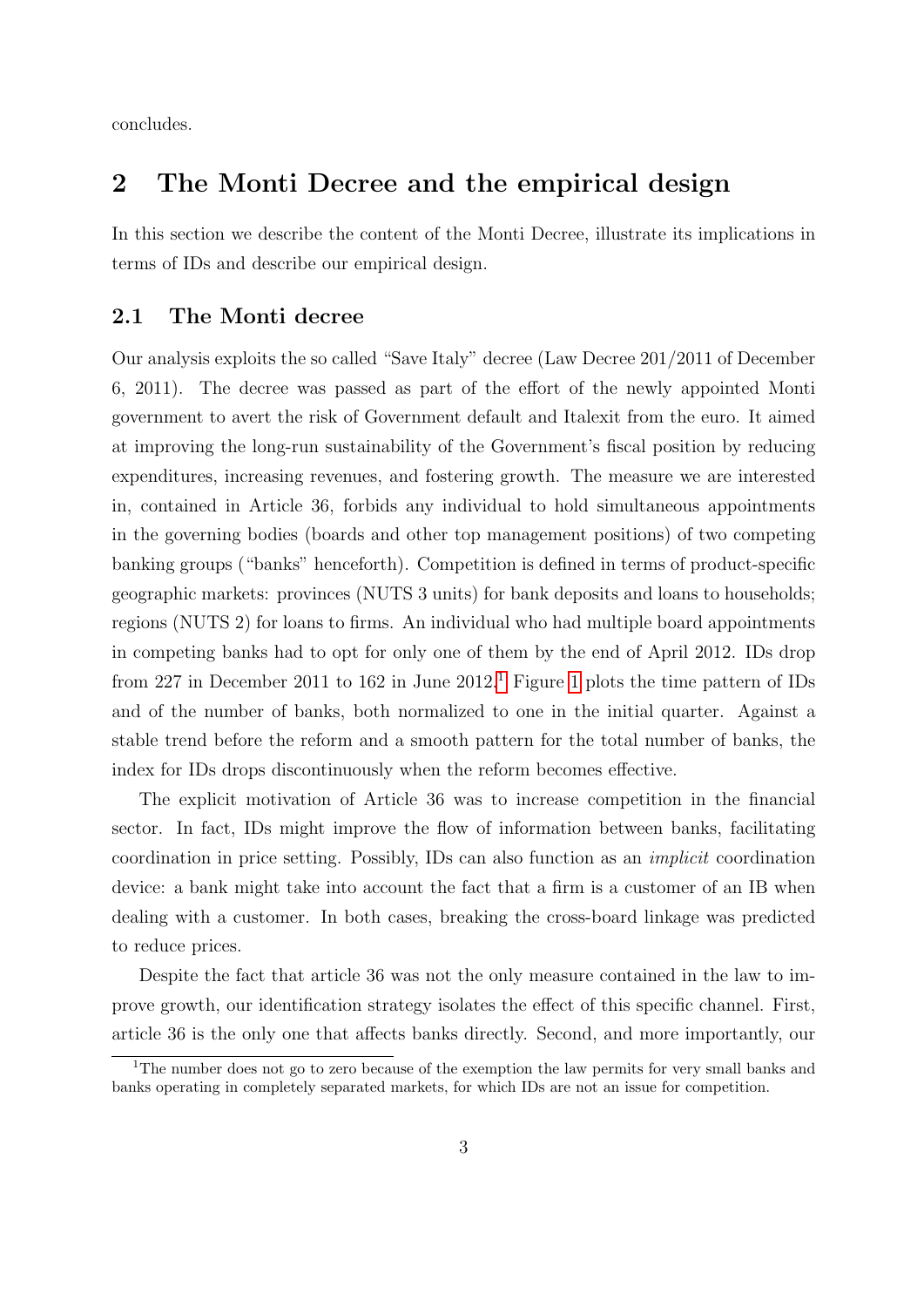empirical framework allows us to control for any observable and unobservable determinants of credit conditions that could be correlated with other measures contained in the decree, such as monetary policy measures or aggregate shocks.

The chain of events that led to the approval of the decree makes it an ideal quasinatural experiment, as the policy was completely unexpected and it led to the exogenous breakup of banks' connections. During the summer of 2011 the sovereign debt crisis erupted throughout Europe. Italy was badly affected, with the spread between the Italian and the German 10 year government bond yield increasing from 150 basis points before the summer to above 500 by the end of the year. Both financial markets and European institutions exerted a strong pressure on the Italian government to undertake reforms to increase growth potential. Against this background, the Berlusconi government resigned on November, 12, 2011 and four days later the Monti government took office. The government was formed mostly by non-politicians and had the explicit mandate to undertake structural reforms and bring the budget under control to ease the tension on the sovereign debt. The "Save Italy" decree, as the name itself suggests, was the first strong signal of the Italian commitment to remain in the euro. It was drafted under very strong time pressure and approved less than a month after the government took office. Its content, specifically the one we exploit, had not been discussed before and was unexpected for both banks and firms. Arguably, only the dramatic situation which the country was going through allowed the government to pass some measures that would have been very hard, if not impossible, in normal times, due to lobbying activity.

#### 2.2 The empirical design and identification

We test the effects of the reform using a difference-in-differences framework. Our dependent variable is the net interest rate  $r_{ijt}$  – we exclude fixed costs such as fees and commissions – that bank j charges to firm i in quarter t. Our estimation period includes two years before and 5 after the reform (2010 Q2–2017 Q1). We define as post the quarters starting from 2012 Q2, the deadline by which board members had to resign from multiple boards. Given that the decree was ratified on December,  $28<sup>th</sup>$ ,  $2011$ , we define a relationship ij as treated if in 2011 Q4 firm i was also borrowing from another bank k, and banks j and k shared at least one board member at the same date. By definition, relationship ik is also treated. The treatment dummy is time invariant, that is, the firm-bank relationship  $ij$  is considered treated even if in the post period the firm stops borrowing form bank k.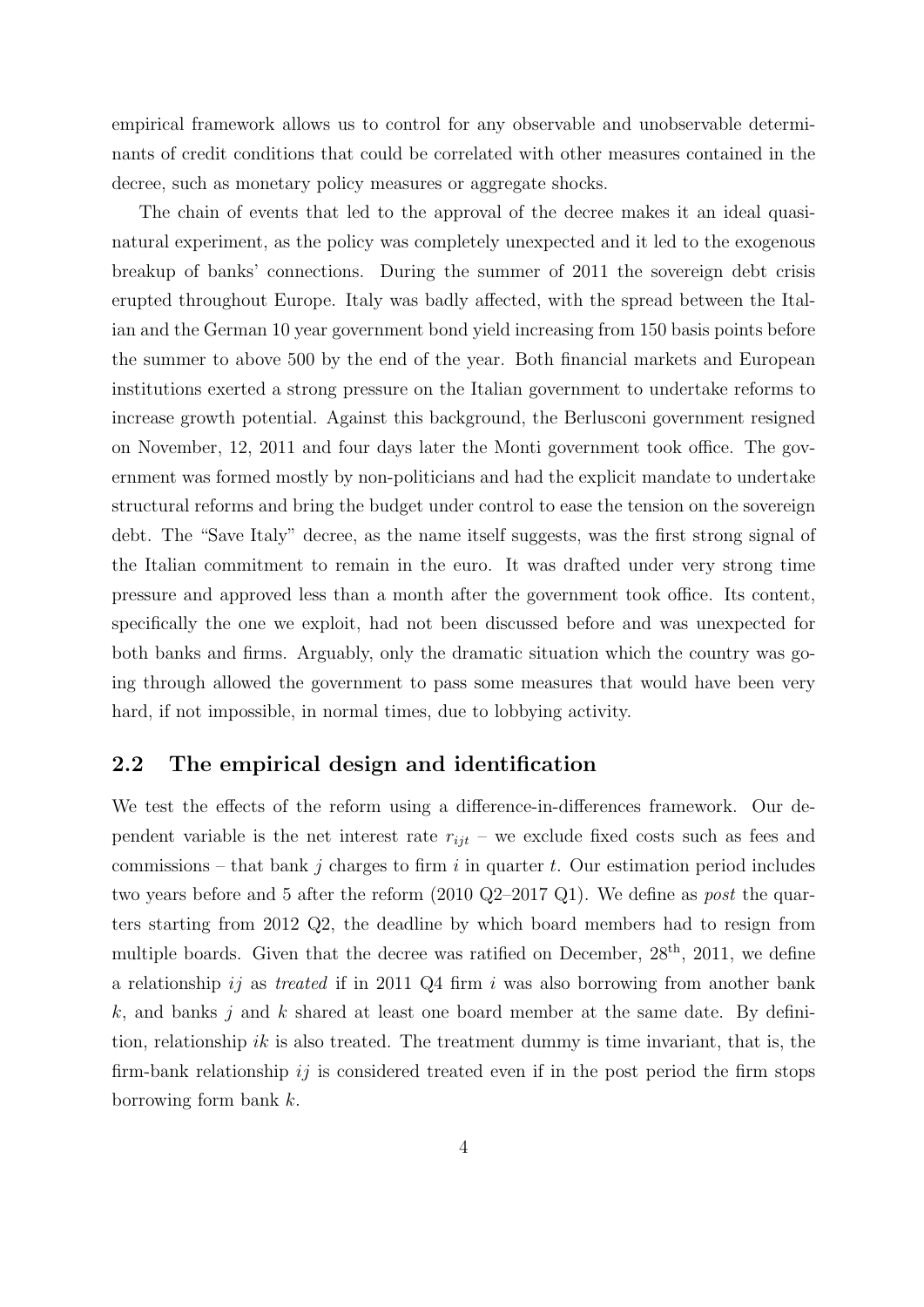The basic regression equation is the following:

<span id="page-6-1"></span>
$$
r_{ijt} = \alpha_0 + \alpha_1 POST_t + \alpha_2 TR_{ij} + \alpha_3 TR_{ij} \times POST_t + \alpha'_4 \mathbf{X}_{ijt} + D_{ijt} + \epsilon_{ijt}
$$
 (1)

where  $POST_t$  is a dummy for the post period,  $TR_{ij}$  for treated relationships,  $\mathbf{X}_{ijt}$  is a vector of firm, bank and firm-bank time-varying characteristics and  $D_{ijt}$  denotes various combinations of dummies used in different specifications.

To interpret  $\alpha_3$  as the causal effect of the breakup of IDs we need that there is no unobserved heterogeneity correlated with the treatment in the post period. Our empirical design can robustly account for potential correlated effects. First, the breakup of IDs was exogenous – i.e., not chosen by banks – and unexpected. This ensures that the treatment is not an endogenous response of the banks to some characteristics of their portfolio of customers. Still, one might be concerned with correlated fixed bank and firm attributes or aggregate time effects. For example, firms with interlocked relationships might be different from the others, if anything because the probability of having interlocked relationships increases with the number of relationships a firm has, which in turn is correlated with size. To address these concerns, in all regressions we will include firm, bank and period (quarter of the year) fixed effects.

In addition, one might argue that fixed firm and bank attributes have varying effects over time. Specifically, there is evidence that the financial crisis had differential effects on firms and banks according to their size or their financial strength [\(Chodorow-Reich, 2014;](#page-16-6) [Cingano, Manaresi, and Sette, 2016;](#page-16-7) [Schivardi, Sette, and Tabellini, 2019\)](#page-17-7). The richness of our data allows us to fully account for this possibility. In fact, banks naturally lend to multiple firms, but in general firms too entertain multiple banking relationships (see the data description below). This implies that, following the seminal idea of [Khwaja and](#page-17-8) [Mian](#page-17-8) [\(2008\)](#page-17-8), we can include a full set of firm-period and bank-period dummies, a standard identification tool in the literature using credit registry data.<sup>[2](#page-6-0)</sup> In this specification, we only exploit within firm-period and bank-period variability. In particular, identification comes

<span id="page-6-0"></span><sup>2</sup>[Paravisini, Rappoport, and Schnabl](#page-17-9) [\(2020\)](#page-17-9) question the validity of this identification strategy to account for credit demand shocks, as firms might differentially direct their credit demand to banks with different characteristics, possibly correlated with the demand shock. This is not a problem in our setting. First, differently from most of the literature, we look at prices, arguably set by banks, rather than quantities, more dependent on firm demand. Second, the severance of connections induced by the law is an exogenous shock defined at the level of banks couples for each firm, and therefore uncorrelated to shifts in firm's credit demand. Stated differently, we see no reason why the exogenous breakup of the connection between two banks should be correlated with any shock specific to customers of both banks. As argued by [Paravisini, Rappoport, and Schnabl](#page-17-9) [\(2020\)](#page-17-9), this is a sufficient condition for the identification strategy to be valid.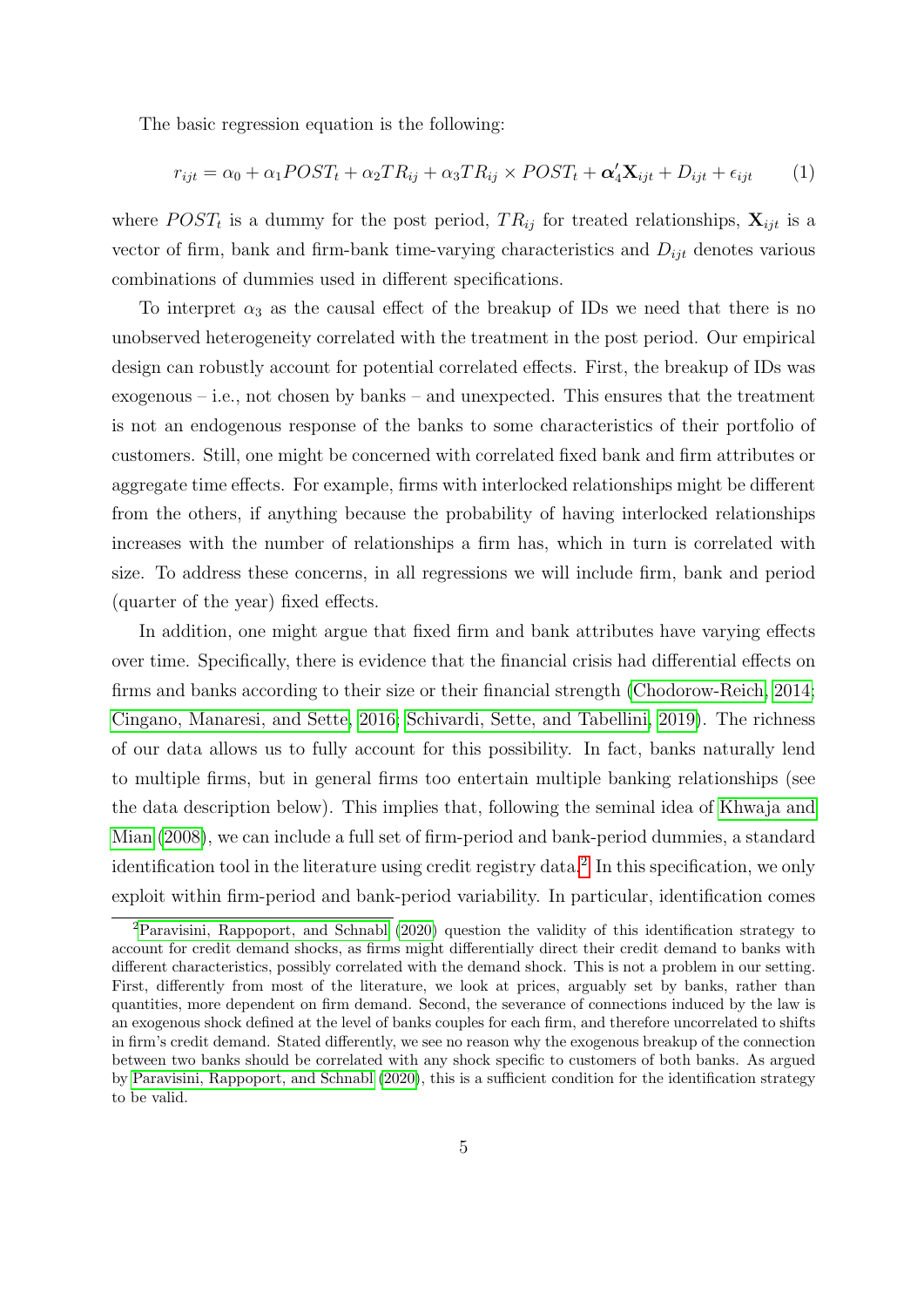from the within-period comparison of rates on loans that a firm obtains on treated and control relationships: stated differently, the control sample is made of the relationships that the same firm has with non IBs. The same logic applies within bank-period.

A final concern is that there might be features specific to the firm-bank match, above and beyond separate firm and bank effects. For example, treated relationships might entail a higher degree of information on the bank's side exactly because treated, which might in turn affect the bank's lending policy to the treated firms compared to other firms. These differences are taken care of by our diff-in-diff design. However, the same unobserved heterogeneity at the match level could imply different attrition rates in the post period, implying that the estimating sample changes over time in a non random fashion, possibly biasing the coefficients. To account for this possibility, in our most saturated specification we also add firm-bank fixed effects.

# <span id="page-7-0"></span>3 Data description

We use four sources of data. The first is the register of bank board members, managed by the Bank of Italy, which allows us to identify individuals serving in boards of different banks at the same time. On average, when the decree was passed IBs shared 1.9 members. The average duration, defined as the time span during which the two appointments overlap, was 432 days. Shared members were more often directors (45.4%), followed by statutory auditors (28.9%) and presidents or vice-presidents (23.4%).

Data on banks come from the consolidated balance-sheets of the Supervisory Reports. The Italian credit register, also maintained by the Bank of Italy, supplies information on loans granted and interest rates charged by banks operating in Italy. Interest rates information are available for a large sample of banks on exposures above 75,000 euros to an individual borrower. We select overdraft loans since these are more easily comparable as they do not have a pre-specified maturity, are unsecured and can be called at will by the parties on short notice. The sample includes 305,409 unique firms and 8,417,674 firm-bank-quarter relationships. Treated firms are 7,866, for 250,862 bank-firm-quarter relationships. In some specifications, we include firm characteristics from the firm register of Cerved, a data provider that collects the balance sheets, which, by law, all incorporated companies must file to the Firm Register. This sample includes 207,649 firms and 5,336,157 firm-bank-quarter relationships. Appendix Tables [A1,](#page-24-0) [A2](#page-25-0) and [A3](#page-26-0) report descriptive statistics for board members, credit relationships, firms and banks, distinguishing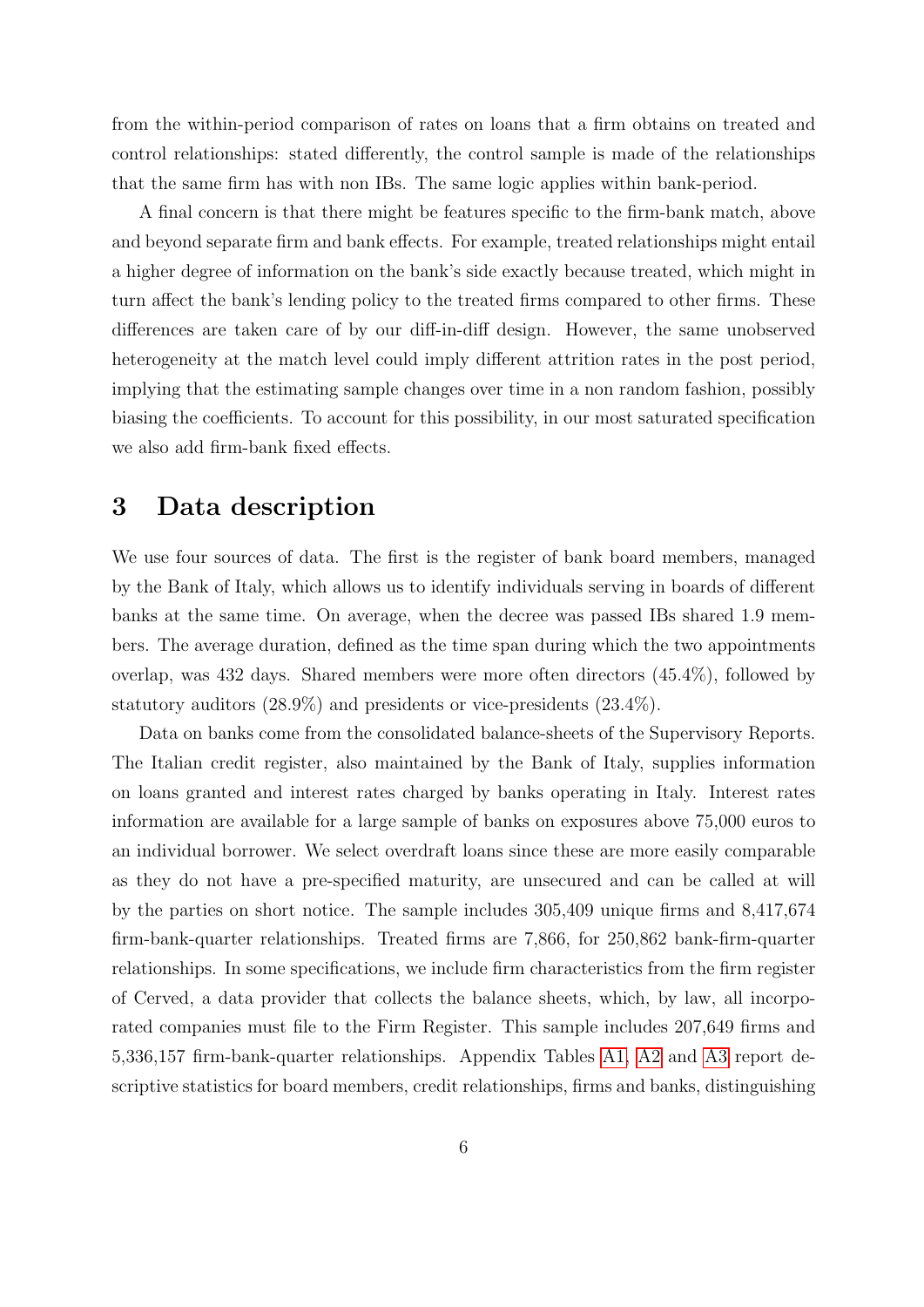between treated and controls.

## <span id="page-8-0"></span>4 Results

We present the main results and then perform robustness checks.

#### 4.1 Main results

We first check that treated and control loans are not on different trends in the pre period. Using only the sample up to 2011 Q4, we regress the interest rate on the treatment dummy and its interaction with a time trend. In all specifications we find a zero coefficient on the time trend (see Appendix Table [A4\)](#page-27-0). This reassures us that before the law was passed there was no difference in the dynamic of interest rates between relationships with IBs and non IBs.

Next, we estimate the effect of the exogenous break up of IDs on interest rates. Table [1](#page-19-0) reports the results from estimating Equation [1.](#page-6-1) Column 1 includes separate firm, bank and time fixed effects and firm controls (ROA, liquidity over assets, leverage, assets and a dummy for low-credit-score firms, all lagged one period). The interest rate on treated relationships in the pre-period is nearly 10 basis points higher than on controls. More importantly, it drops by 28 basis points after the law becomes effective. The coefficient on firm characteristics are all significant and with the expected sign.

In column (2) we include a standard set of bank controls (capital ratio, interbank funding, liquidity over assets, ROA, assets). Bank size, measured by total assets and interbank funding, are statistically significant. Our coefficient of the Treated\*Post variable changes very little. In column (3) we add bank-quarter dummies, which absorb all the bank characteristics. The coefficient of interest falls (in absolute value) to -0.17, but remains highly significant. This means that, compared to the other banks, those with IDs reduce rates also on non treated relationships, although to a lesser extent. One possible explanation is that IDs increase banks market power not only on treated customers, but on all customers, due to an overall decrease in competition. If this is the case, the estimate of column (3) is a conservative assessment of the effect of the decree on interest rates. In Column (4) we include firm-quarter fixed effects, in practice comparing the change in the rate that a firm pays on treated relationships with that the same firm pays on control relationships within a given period. We still get a negative and significant effect, despite lower in absolute value (from -0.17 to -0.10).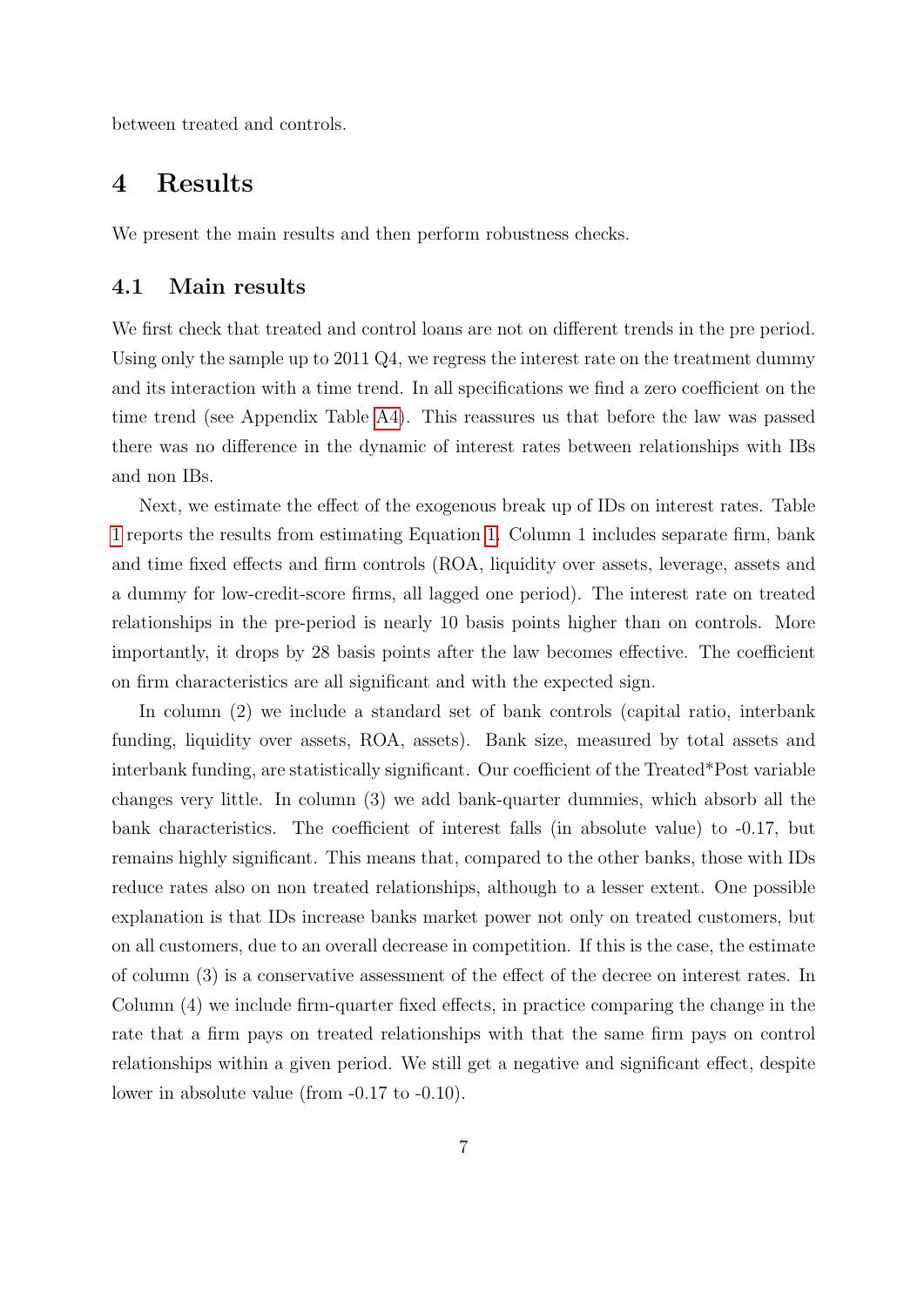One final concern relates to firm-bank match effects. In Column (5) we add firmbank effects. This regression is fully saturated, and only the Treated\*Post coefficient can be estimated. The coefficient drops somehow, from -0.102 of column (4) to -0.084, but remains highly statistically significant. We therefore conclude that the interest rate on treated relationships drops after the reform by between 8.4 and 31 basis points.

To analyze the evolution of the effect, we estimate a version of Equation [1](#page-6-1) in which the treated dummy  $TR_{ij}$  is interacted with a separate dummy for each quarter, using the most demanding specification of Column 5 in Table [1.](#page-19-0) The excluded quarter is the last one before the law became effective. The estimated coefficients, plotted in Appendix Figure [A1,](#page-23-0) show no evidence of pre-trend in the interest rate on treated relationship: all the coefficients for the pre-period are small and insignificant. There is also no significant difference in the first period post reform, arguably because a change in rates requires to renegotiate the loan terms, a process that takes some time to show up in the data. After that, the effect builds up and becomes statistically significant at 5% from the fifth quarter. The estimates become somehow less precise over time, as attrition reduces progressively the number of treated relationships.

The estimates reported in Table [1](#page-19-0) and in Figure [A1](#page-23-0) all indicate that the interest rate on treated relationships dropped after the inception of the Monti Decree. The size of the effect varies between 8.4 and 31 basis points, depending on the specification. Given that the average rate in the post period for treated relationships was 7.9%, this amounts to a reduction in the rate of between 1% and 4%. In terms of comparison with the results from the common ownership literature, this reduction is similar to [Azar, Schmalz, and Tecu](#page-16-1) [\(2018\)](#page-16-1)'s estimate of the impact of common ownership on airline ticket prices in the US (3%–7%). In the banking industry, [Cai et al.](#page-16-4) [\(2018\)](#page-16-4) study the role of functional distance between lenders in the US syndicated loan market, hypothesising that closer syndicates might collude by exploiting the informational lock-in [\(Sharpe, 1990;](#page-17-10) [Rajan, 1992\)](#page-17-11). They find that a one-standard deviation increase in distance reduces loan pricing by 5 basis points (2% of the average). In terms of size, our estimates are also in the ballpark of the estimated effects of recent bold expansionary monetary policy measures.<sup>[3](#page-9-0)</sup>

<span id="page-9-0"></span><sup>&</sup>lt;sup>3</sup>[Benetton and Fantino](#page-16-8) [\(2018\)](#page-16-8) estimate that banks that participated in the LTRO reduced rates on loans by 20 basis points more than other banks, while Bottero, Minoiu, Peydró, Polo, Presbitero, and [Sette](#page-16-9) [\(2019\)](#page-16-9) estimate that one standard deviation higher exposure of banks to negative policy rates leads to 29 basis points lower rates on overdraft loans.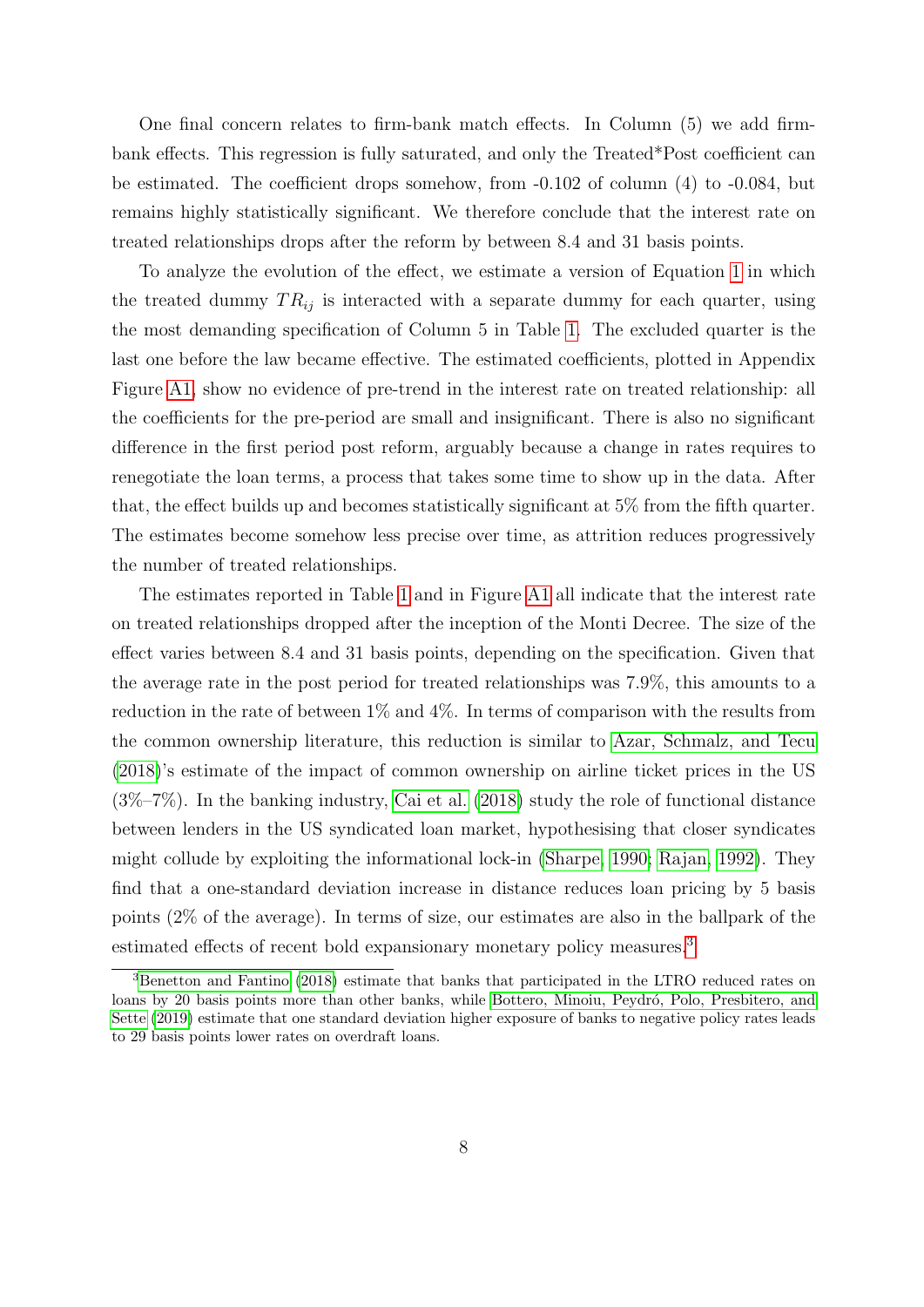#### 4.2 Robustness

We now perform a series of robustness checks. We first experiment with the interest rate. We chose the net interest rate as our preferred measure because it captures the marginal cost of credit, which, once a relationship is established, is the relevant cost measure for investment decisions. Moreover, fixed costs weight differently on loans depending on loan size, possibly inducing a correlation between size and cost. Still, fees and commissions represent a relevant part of the total cost of loans and an important source of banks' income. To check if our results are affected by this choice, we repeat the exercise using the gross interest rates, that includes fees and commissions. Column 1 of Table [2](#page-20-0) shows that the effect is only slightly smaller  $(-0.063)$ .<sup>[4](#page-10-0)</sup>

A second issue relates to sample selection. Our baseline specification uses the open sample, that is, with all relationships, independently from the fact that at some point some dissolve (and others are formed). The set of treated relationships, therefore, in the post period shrinks over time due to attrition. This might induce selection bias in our estimates. As discussed above, this concern is greatly mitigated by the fact that we use firm-bank effects, which account for unobserved heterogeneity that is time-invariant at the relationship level. Still, one might argue that long lasting relationships have specific features that might make them respond differently to the treatment. To address this concern, we construct a closed sample, that is, we drop all relationships that at some point disappear from the sample. To avoid loosing too many observations, we restrict the analysis to 7 quarters in the post period. This reduces the observations to around 1 million. Columns (2) shows that, if anything, the drop in the interest rate is higher than in the baseline specification (14.5 vs. 8.4).

In Column 3 we include time-varying characteristics of the firm-bank relationship: the share of total credit to the firm by the bank and the share of overdraft loans out of total loans supplied by the bank to the firm. Results are very similar to the baseline specification. Next, we shorten the number of quarters in the post period to 7, as one might argue that 20 quarters is too long of a period. The effect decreases slightly (Column 4), consistent with the evidence of Figure [A1](#page-23-0) that it takes a few quarters to fully materialize. Finally, we experiment with the definition of the treatment. Treated is defined for all periods on the basis of the IDs as of the last quarter of 2011. This could induce a downward bias if the treatment changed often in the pre-reform period. Consistently,

<span id="page-10-0"></span><sup>&</sup>lt;sup>4</sup>In the exercises described in this section we use the most saturated specification shown in the last column in Table [1.](#page-19-0) Appendix Table [A5](#page-28-0) reports the results without firm-bank fixed effects.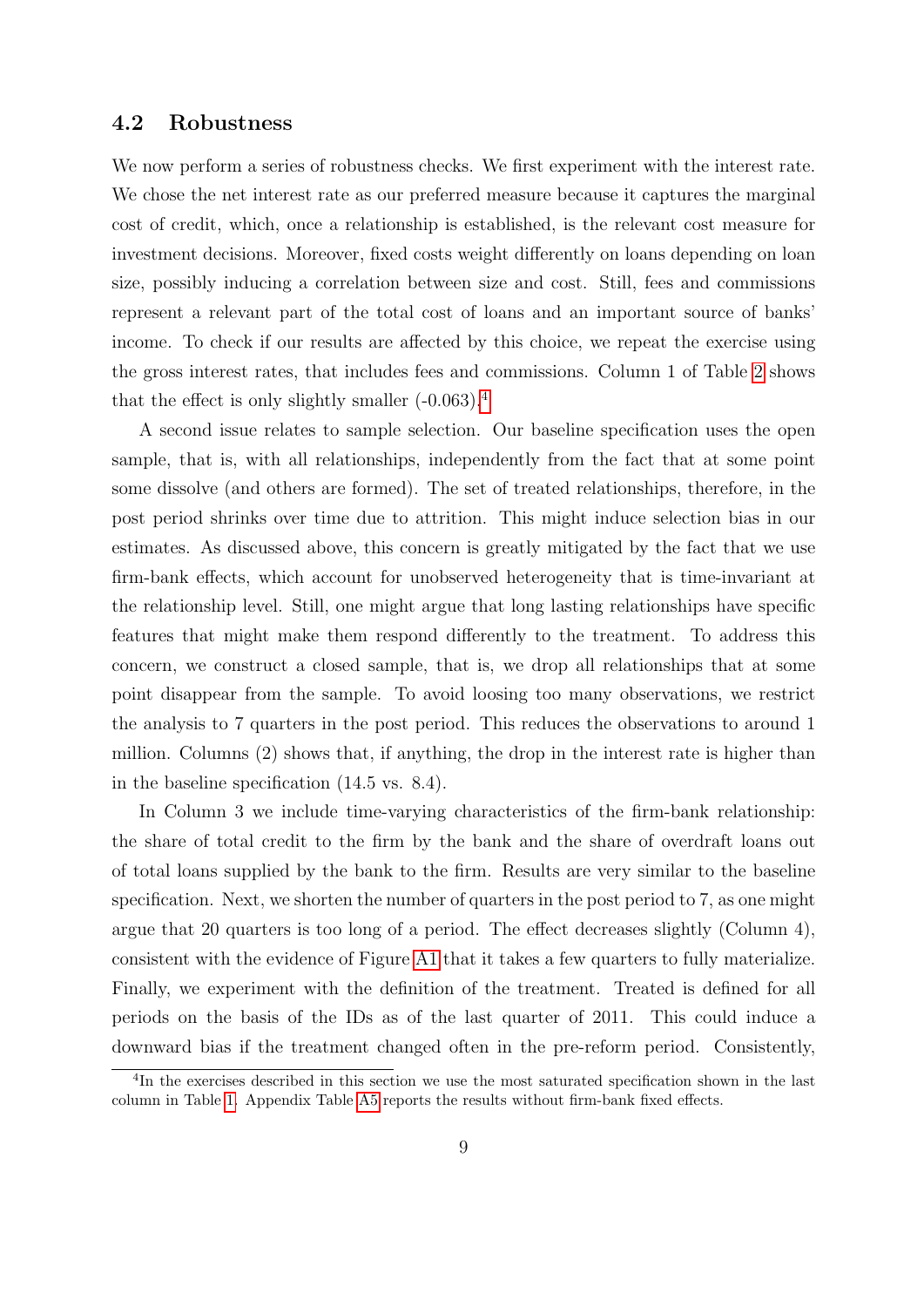when we allow the treatment dummy to vary over time before the treatment (and freeze it in the post period), results are slightly stronger (Column 5).

### <span id="page-11-0"></span>5 Extensions

We now corroborate our basic results with a series of extensions.

#### 5.1 Firm level regressions

Our exercise so far compares treated and control relationships. While the empirical design is very robust, these estimates do not directly inform us on the overall cost of credit for a firm. In fact, this will depend on the allocation of credit between relationships, that changes over time both on the intensive (a firm can reallocate credit across credit lines) and the extensive (a firm can open and close relationships) margin. To obtain an assessment of the total effect of the reform, we estimate a specification at the firm, rather than at the firm-bank level, to check how the average interest rate changes according to firm's exposure to IBs before the reform. In so doing, we also assess the validity of the Stable Unit Treatment Value Assumption (SUTVA). In fact, the consistency between the firm level and firm-bank level estimates would support the assumption that borrowing from IBs does not affect the rates a firm obtains from the non IBs. To see this, recall that the estimates with firm-period effects only use within firm, across relationships variability, implying that any spillover from interlocked to non-interlocked relationships at the firm level will affect the estimates. For example, if a firm borrowing from IBs also pays higher rates on loans from non IBs, our estimates will underestimate the true treatment effect. With firm level regressions, instead, these higher rates will enter the determination of the average rate paid by firms with different shares of interlocked relationships.

We construct the (weighted) average interest rate on a firm's loans as:

$$
r_{it} = \sum_{j} \frac{loan_{ijt}}{\sum_{j} loan_{ijt}} r_{ijt}.
$$
\n(2)

Next, we compute the share of credit that each firm obtained from treated relationships in 2011 Q4:

<span id="page-11-1"></span>
$$
ShTr_{i} = \frac{\sum_{j \in TR_{i}} loan_{ij2011Q4}}{\sum_{j} loan_{ij2011Q4}},
$$
\n(3)

where  $loan_{i/2011Q4}$  is quantity of credit drawn in the ij relationship in the last quarter of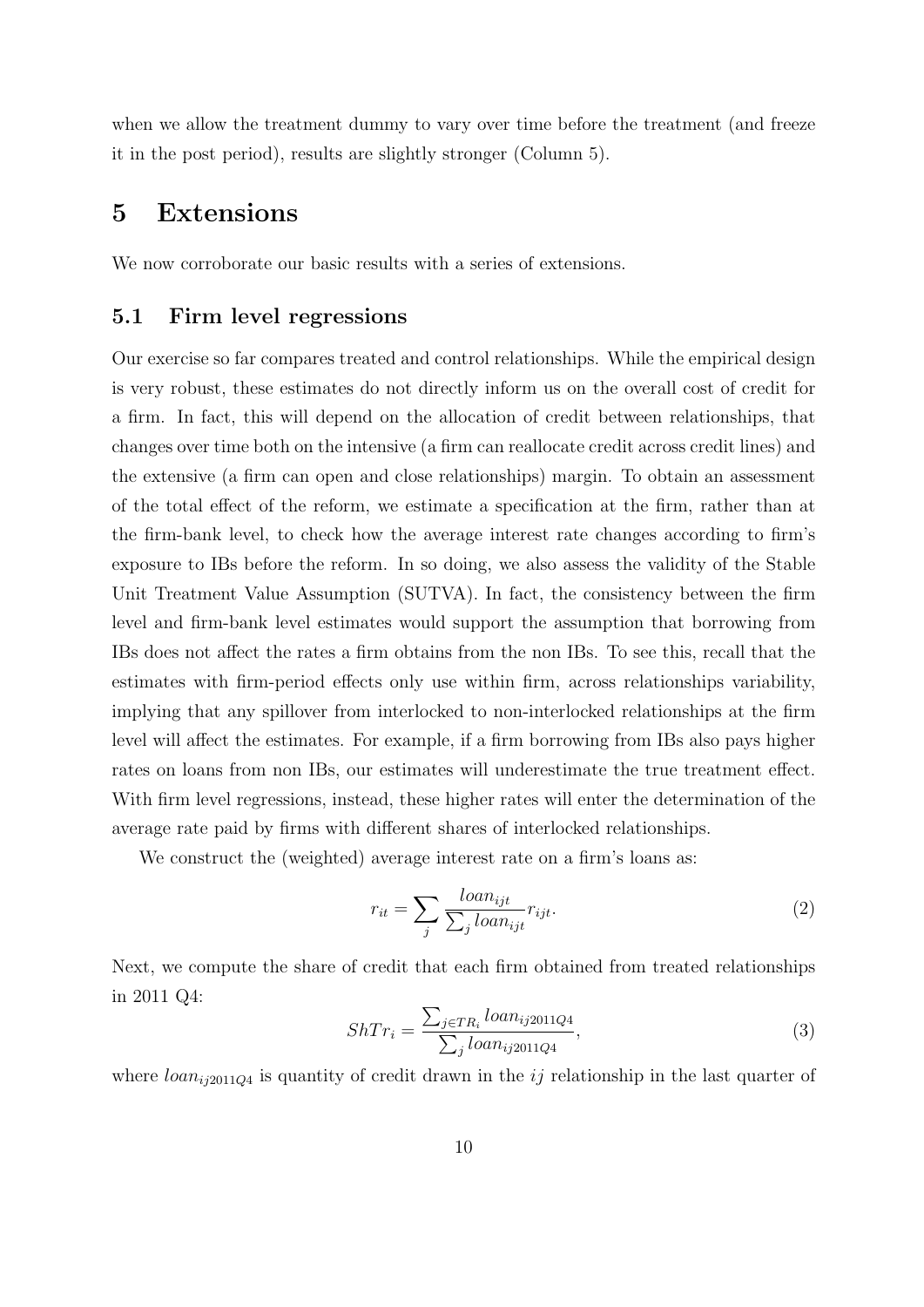2011 and  $TR_i$  is the set of treated relationships for firm i. The estimating equation is:

$$
r_{it} = \beta_0 + \beta_1 Post_t + \beta_2 ShTr_i + \beta_3 ShTr_i \times POST_t + \beta_4' \mathbf{X}_{it} + D_i + D_t + \eta_{it} \tag{4}
$$

Given that this regression is at the firm level, we cannot use firm-period fixed effects, as we would exhaust all degrees of freedom, or bank fixed effects, as the unit of observation is the firm. We therefore include firm and period effects and run the specification without (Table [3,](#page-21-0) Column 1) and with firm and bank controls, averaged at the firm level (Column 2). The estimates imply that a firm borrowing only from IBs would record a drop of 30 basis points relative to one with no interlocked relationships after the reform. This value is extremely similar to those of Table [1,](#page-19-0) Columns 1 and 2, more comparable to the firm level estimates. This result corroborates the conclusion that the reform benefited firms borrowing from IBs. It also supports the SUTVA assumption that there are no relevant spillovers on rates from interlocked to non interlocked relationships.

#### 5.2 Price dispersion

Different banks may have different information about the same borrower or assess the same information differently, in line with the heterogeneity in the rates that we observe in the data. An implication of collusive behavior is that rates set by IBs should be less dispersed that those offered by other banks. To test this hypothesis, we compute the standard deviation of the interest rates at the firm-period level separately for treated and control relationships:

$$
\sigma_{ict} = \sqrt{\frac{1}{n_{ict}} \sum_{j \in c} (r_{ijt} - \overline{r_{ict}})^2},
$$

where  $c = \{ \text{Treated}, \text{Control} \}$  is an index for treated and control relationships,  $n_{ict}$  is the number of relationships of type c for firm i at time t, and  $\overline{r_{ict}}$  is the average interest rate on such relationships. Note that, for each period,  $\sigma_{ict}$  assumes two values for firms with both treated and control relationships and only one for those with only treated or control relationships. We then run regressions similar to those for interest rates, but using  $\sigma_{ict}$  as the dependent variable:

$$
\sigma_{ict} = \gamma_0 + \gamma_1 POST_t + \gamma_2 TR_{ic} + \gamma_3 TR_{ic} \times POST_t + \gamma_4' \mathbf{X}_{ict} + D_{ict} + e_{ict}.
$$
 (5)

where  $\mathbf{X}_{ict}$  are bank characteristics averaged over the banks a firm borrows from, within treated and control relationships, and  $D_{ict}$  indicates various combinations of dummies.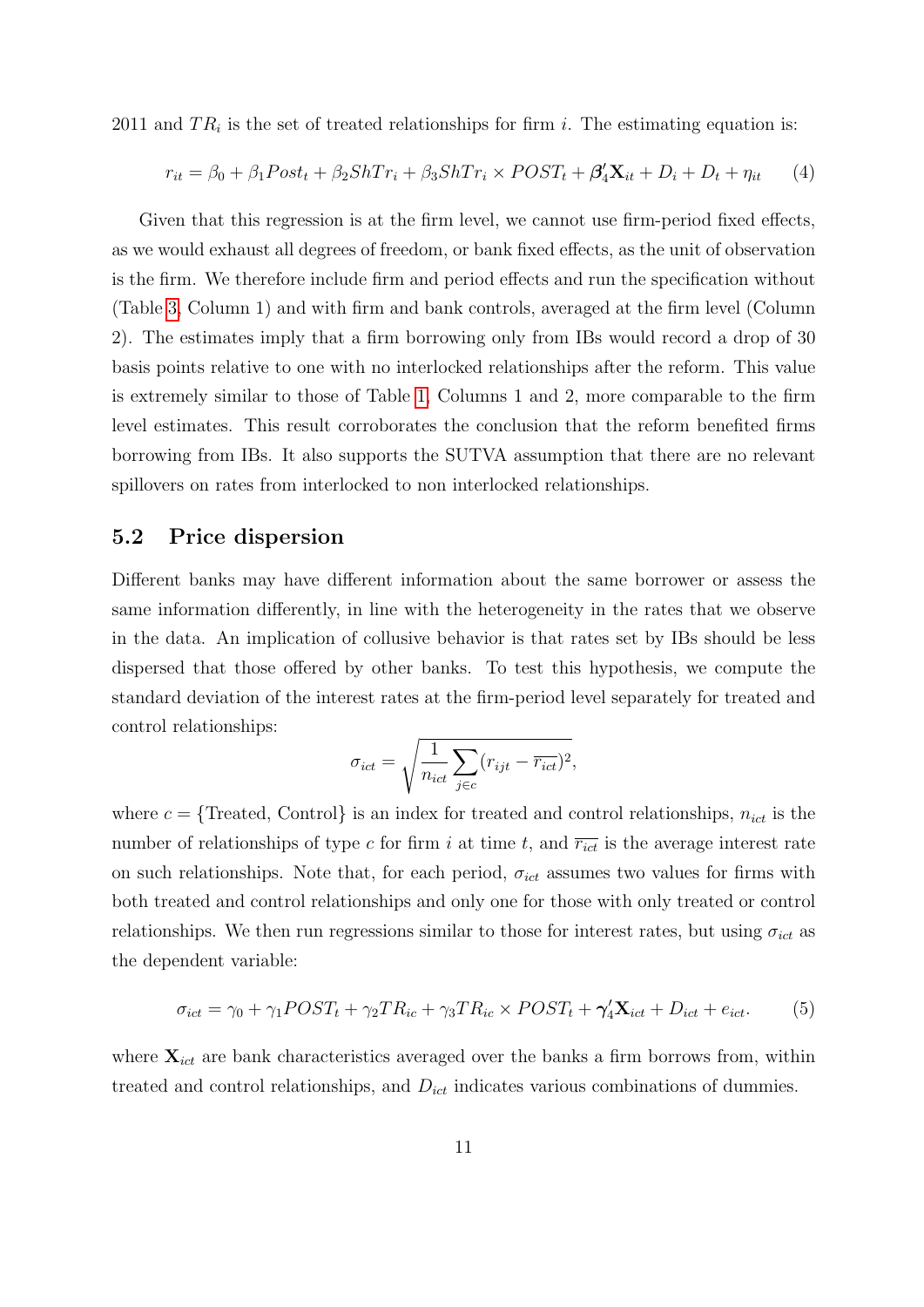The results are reported in columns 3 and 4 of Table [3,](#page-21-0) where, to save on space, we only report the coefficients  $\gamma_2$  and  $\gamma_3$ . Column 3 includes firm-period fixed effects, which implies that we estimate the coefficients only using observations of firms with both treated and control relationships, that is, we compare the standard deviation on the two types of relationships within each firm and time period. The results indicate that the standard deviation of the interest rate on treated relationships is lower pre-reform and increases substantially afterward. Moreover, both coefficients are highly statistically significant. Next, we fully saturate the specification adding dummies at the firm-treated level, similarly to the firm-bank dummies in the interest rate regressions. Even in this fully saturated specification we find that dispersion of interest rates of treated relationships increases after the reform. We therefore conclude that, in line with predictions of a breakup in collusive behavior, interest rates on treated relationships are less disperse before the reform and that dispersion increases afterwards.

#### 5.3 Credit quantity

The credit market differs from most other markets due to the presence of asymmetric information, which can lead to credit rationing. [\(Akerlof, 1970;](#page-16-10) [Stiglitz and Weiss, 1981\)](#page-17-12). [Crawford, Pavanini, and Schivardi](#page-16-11) [\(2018\)](#page-16-11) show that these effects can be more severe in more competitive markets. We therefore control if the reform also affected quantities. possibly reducing credit due to the increase in competition. We run our basic regression using as dependent variable the log of credit used on the credit line. The results are reported in the last two columns of Table [3,](#page-21-0) which include the same controls as the last two Columns of Table [1.](#page-19-0) Column 5 shows no effect both pre and post reform, while Column 6 finds that credit used on treated relationships increased by 4% after the reform, but the estimate is very imprecise. We interpret this evidence as indicating that the reform had either no or a moderate positive effect on the quantity of credit used for treated relationships.

### <span id="page-13-0"></span>6 Heterogeneity

If IDs facilitate collusion, the drop in prices should be stronger for relationships with characteristics more conducive to support a collusive outcome. We leverage on this conjecture extending our basic regression framework to include an interaction between a measure of heterogeneity and Treated\*Post (as well as the lower level interactions). We consider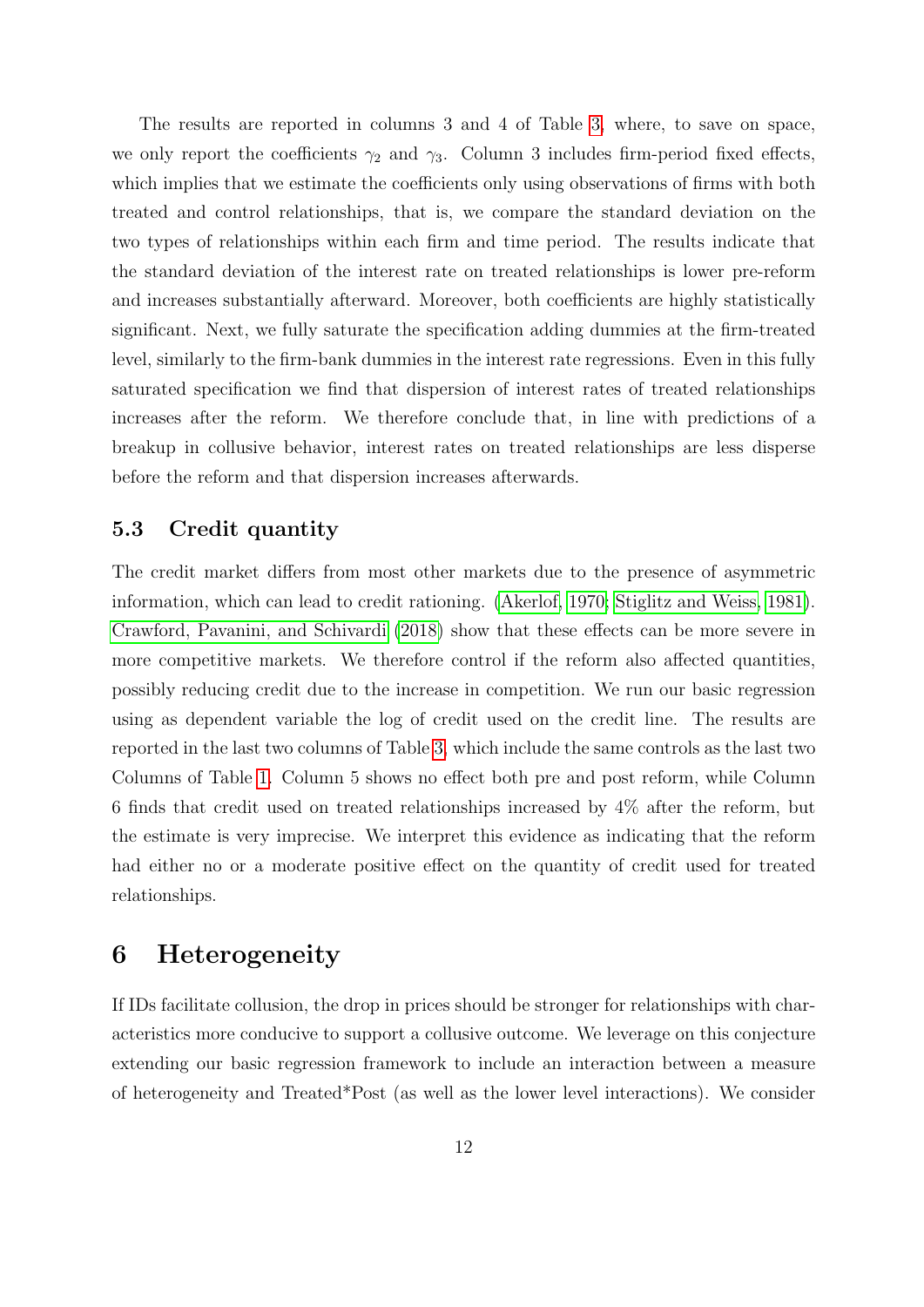four characteristics at the firm level, measured at the end of 2011. The first is the share of credit that the firm obtains from IBs over total credit,  $ShTr_{ij}$ , computed according to Equation [3.](#page-11-1) The higher the share, the stronger the bargaining power of IBs and the larger the expected drop in the interest rate after the reform. The second is firm size, measured as log of total asset. The existing evidence indicates that small firms have less bargaining power vis-a-vis banks [\(Petersen and Rajan, 1994\)](#page-17-13). We therefore expect that they should particularly benefit from the reform. A similar reasoning applies to firm age, with an higher gain for younger firms. Finally, we use an indicator of loan market concentration relative to firm i's location, that is, the Herfindahl-Hirschman index at the province level, computed as  $HH_p = \sum_{j_p} MktSh_{j_p}^2$ , where  $MktSh_{j_p} = (loan_{j_p}/loan_p)$ ,  $loan_{j_p}$  is the value of bank's j loans in province p and  $\text{loan}_p$  is total value of loans in the province. We expect that in more concentrated markets firms borrowing from IBs have fewer outside options, and so they should benefit more from the reform.

The results of the fully saturated specification are reported in Table [4,](#page-22-0) Panel A.[5](#page-14-0) To facilitate comparisons across specifications, we standardized all the heterogeneity indicators to have zero mean and unit variance. In Column 1 we consider the share of interlocked credit. We find a negative coefficient, significant at the 10% level. The estimate implies that one standard deviation increase in the share of interlocked credit induces a drop of 3 basis points in the interest rate post reform. Column 2 uses firm size, finding a larger effect (13.5 basis points) and extremely precisely estimated, confirming that small firms benefited the most. A similar result emerges using age (Column 3), although the dimension of the effect is half as large (7 basis points). Column 4 shows that the drop was larger for firms in concentrated markets.

Next, we analyze four characteristics of the interlocked relationships.<sup>[6](#page-14-1)</sup> The first is the age of the shared board member. An older member is likely to have a more extensive set of connections, possibly more power and reputation, and therefore to be more instrumental in supporting collusive outcomes. The second is the duration of the interlock, defined as the number of days elapsed from the beginning of the shared membership and December, 31, 2011. Again, a longer tenure should facilitate collusion. The third is the degree of overlap of the IBs in multiple markets. The industrial organization literature stresses that when firms interact on multiple markets, it might be easier to sustain collusive equilibria,

<span id="page-14-1"></span><span id="page-14-0"></span><sup>5</sup>See Appendix Table [A6](#page-29-0) for the specification without firm-bank fixed effects.

 ${}^{6}$ By definition control relationships are not interlocked, so we use the mean of the treated relationship to impute the value of the characteristic. Given that we use firm-period and bank-period fixed effects, this has no impact on the coefficient of interest.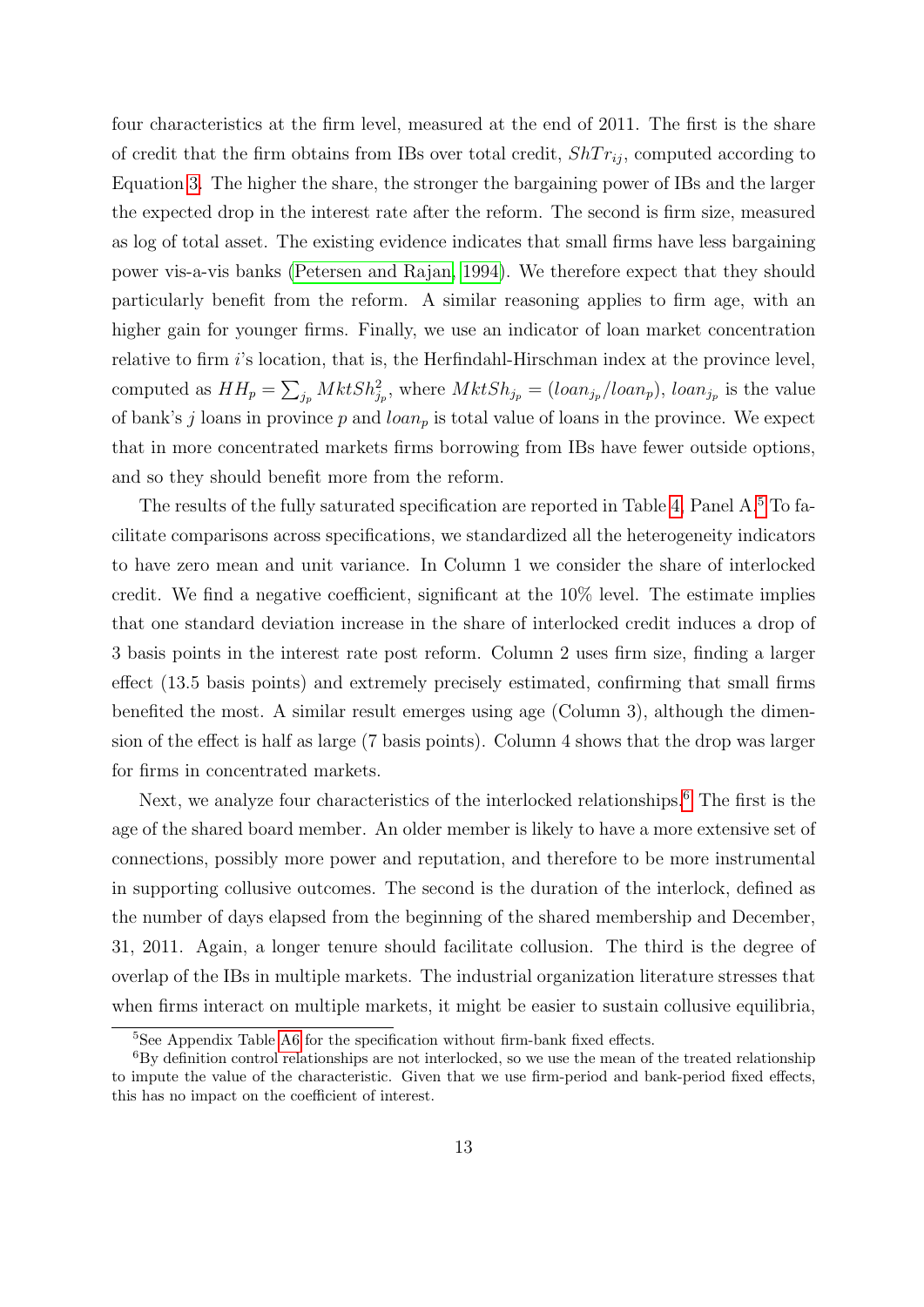as multi-market competition increases the cost of breaking collusion in each of the single markets [\(Evans and Kessides, 1994\)](#page-17-14). Finally, collusion is more likely to occur between similar banks [\(Compte, Jenny, and Rey, 2002\)](#page-16-12). We use the market share at the province level as the measure of bank similarity:  $\Delta Share_{j_p k_p} = |MktSh_{j_p} - MktSh_{k_p}|.$ 

Panel B of Table [4](#page-22-0) shows the results. In terms of age and duration of the interlock, the coefficients are negative and significant (Columns 1 and 2). A standard deviation increase in age or duration reduces interest rates by 4 and 5 basis points in the post period, respectively. We find no effect of multi market co-presence of banks (Column 3), suggesting that collusion plays out locally, independently from the number of markets in which both banks operate. As a confirmation of the importance of local conditions, Column 4 shows that similarity in market shares at the local level has a significant and large effect: the drop in the rates decreases with the difference in market shares.

## <span id="page-15-0"></span>7 Conclusions

We study the effects of IDs on banks' corporate loans pricing. We use a legislative change that unexpectedly forbade IDs to test their effects on interest rates. We find that interest rates on treated relationships declined by 10-30 basis points relative to controls after the law became effective. We also document that the effects are stronger for relationships that, before the law, were likely to be more "captured" by the IBs. Moreover, price dispersion across loans of previously IBs increases after the reform.

Our results indicate that prohibiting IDs can have pro-competitive effects. These findings can therefore inform the policy debate on the (seldom enforced) existing ban in the US and on its possible adoption at the EU level, where IDs are not specifically regulated and managed by the general competition law.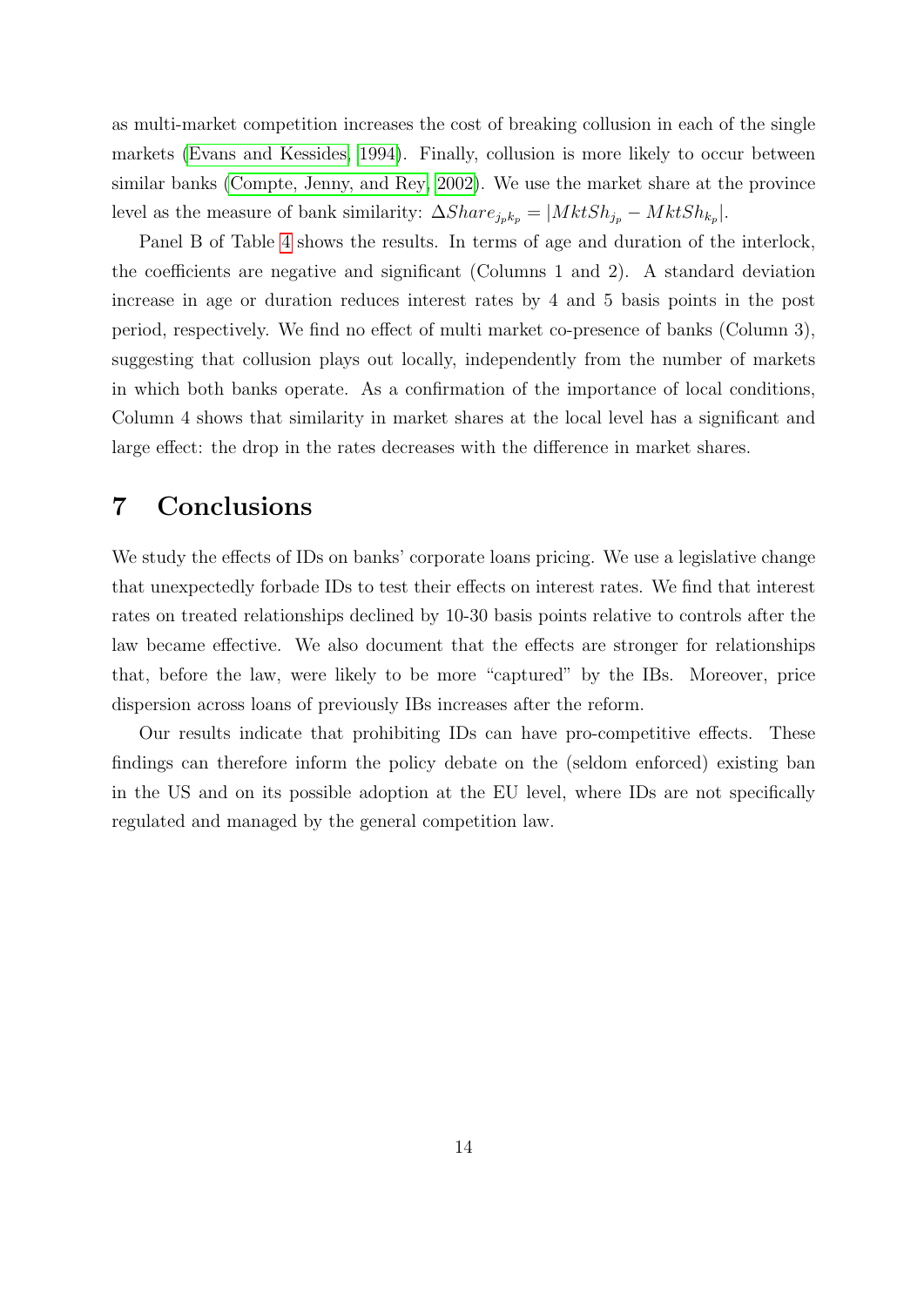# Bibliography

- <span id="page-16-10"></span>Akerlof, George A. 1970. "The market for "lemons": Quality uncertainty and the market mechanism." *The Quarterly Journal of Economics* 84 (3):488–500.
- <span id="page-16-2"></span>Antón, Miguel, Florian Ederer, Mireia Giné, and Martin C Schmalz. 2018. "Common ownership, competition, and top management incentives." Ross School of Business Paper No. 1328.
- <span id="page-16-3"></span>Azar, José, Sahil Raina, and Martin C Schmalz. 2019. "Ultimate ownership and bank competition." Mimeo, IESE Business School.
- <span id="page-16-1"></span>Azar, José, Martin C Schmalz, and Isabel Tecu. 2018. "Anticompetitive effects of common ownership." The Journal of Finance 73:1513–1565.
- <span id="page-16-8"></span>Benetton, Matteo and Davide Fantino. 2018. "Competition and the pass-through of unconventional monetary policy: Evidence from TLTROs." Bank of Italy Discussion Paper No. 1187.
- <span id="page-16-9"></span>Bottero, Margherita, Ms Camelia Minoiu, José-Luis Peydró, Andrea Polo, Mr Andrea F Presbitero, and Enrico Sette. 2019. "Negative monetary policy rates and portfolio rebalancing: Evidence from credit register data." IMF Working Paper No. 19/44.
- <span id="page-16-4"></span>Cai, Jian, Frederik Eidam, Anthony Saunders, and Sascha Steffen. 2018. "Loan syndication structures and price collusion." Mimeo, NYU Stern.
- <span id="page-16-6"></span>Chodorow-Reich, Gabriel. 2014. "Effects of unconventional monetary policy on financial institutions." NBER Working Paper No. 20230.
- <span id="page-16-7"></span>Cingano, Federico, Francesco Manaresi, and Enrico Sette. 2016. "Does credit crunch investment down? New evidence on the real effects of the bank-lending channel." The Review of Financial Studies 29 (10):2737–2773.
- <span id="page-16-12"></span>Compte, Olivier, Frederic Jenny, and Patrick Rey. 2002. "Capacity constraints, mergers and collusion." European Economic Review 46 (1):1–29.
- <span id="page-16-11"></span>Crawford, Gregory S, Nicola Pavanini, and Fabiano Schivardi. 2018. "Asymmetric Information and Imperfect Competition in Lending Markets." American Economic Review 108 (7):1659–1701.
- <span id="page-16-0"></span>De Loecker, Jan, Jan andi Eeckhout. 2020. "The rise of market power and the macroeconomic implications." Quarterly Journal of Economics Forthcoming.
- <span id="page-16-5"></span>Dennis, Patrick, Kristopher Gerardi, and Carola Schenone. 2017. "Common ownership does not have anti-competitive effects in the airline industry." Mimeo, Federal Reserve Bank of Atlanta.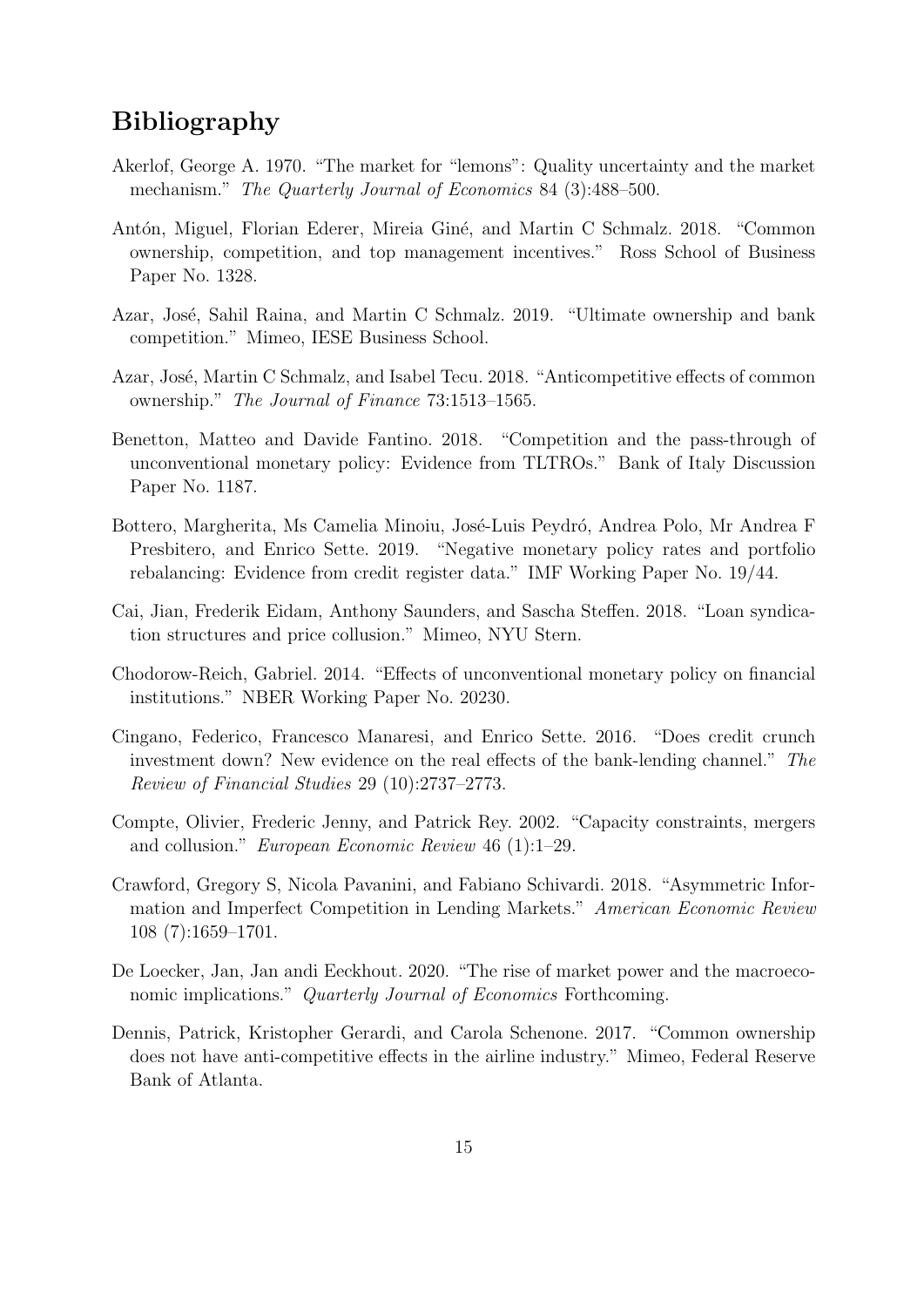- <span id="page-17-5"></span>Dooley, Peter C. 1969. "The interlocking directorate." The American Economic Review 59 (3):314–323.
- <span id="page-17-14"></span>Evans, William N and Ioannis N Kessides. 1994. "Living by the "golden rule": Multimarket contact in the US airline industry." The Quarterly Journal of Economics 109 (2):341–366.
- <span id="page-17-0"></span>Gutiérrez, Germán and Thomas Philippon. 2017. "Declining Competition and Investment in the US." NBER Working Paper No. 23583.
- <span id="page-17-1"></span>He, Jie Jack and Jiekun Huang. 2017. "Product market competition in a world of crossownership: Evidence from institutional blockholdings." The Review of Financial Studies 30 (8):2674–2718.
- <span id="page-17-6"></span>Heemskerk, Eelke M, Meindert Fennema, and William K Carroll. 2016. "The global corporate elite after the financial crisis: evidence from the transnational network of interlocking directorates." Global Networks 16 (1):68–88.
- <span id="page-17-3"></span>Kennedy, Pauline, Daniel P O'Brien, Minjae Song, and Keith Waehrer. 2017. "The competitive effects of common ownership: Economic foundations and empirical evidence." Available at SSRN 3008331.
- <span id="page-17-8"></span>Khwaja, Asim Ijaz and Atif Mian. 2008. "Tracing the impact of bank liquidity shocks: Evidence from an emerging market." The American Economic Review 98 (4):1413– 1442.
- <span id="page-17-4"></span>Koch, Andrew, Marios A Panayides, and Shawn Thomas. 2020. "Common ownership and competition in product markets." Journal of Financial Economics Forthcoming.
- <span id="page-17-2"></span>Lewellen, Katharina and Michelle Lowry. 2020. "Does common ownership really increase firm coordination?" Mimeo, Tuck School at Dartmouth.
- <span id="page-17-9"></span>Paravisini, Daniel, Veronica Rappoport, and Philipp Schnabl. 2020. "Specialization in bank lending: Evidence from exporting firms." Mimeo, LSE.
- <span id="page-17-13"></span>Petersen, Mitchell A and Raghuram G Rajan. 1994. "The benefits of lending relationships: Evidence from small business data." The Journal of Finance 49 (1):3–37.
- <span id="page-17-11"></span>Rajan, Raghuram G. 1992. "Insiders and outsiders: The choice between informed and arm's-length debt." The Journal of Finance 47 (4):1367–1400.
- <span id="page-17-7"></span>Schivardi, Fabiano, Enrico Sette, and Guido Tabellini. 2019. "Credit misallocation during the European financial crisis." CEPR Discussion Paper No. 11901.
- <span id="page-17-10"></span>Sharpe, Steven A. 1990. "Asymmetric information, bank lending, and implicit contracts: A stylized model of customer relationships." The Journal of Finance 45 (4):1069–1087.
- <span id="page-17-12"></span>Stiglitz, Joseph E and Andrew Weiss. 1981. "Credit rationing in markets with imperfect information." The American economic review 71 (3):393–410.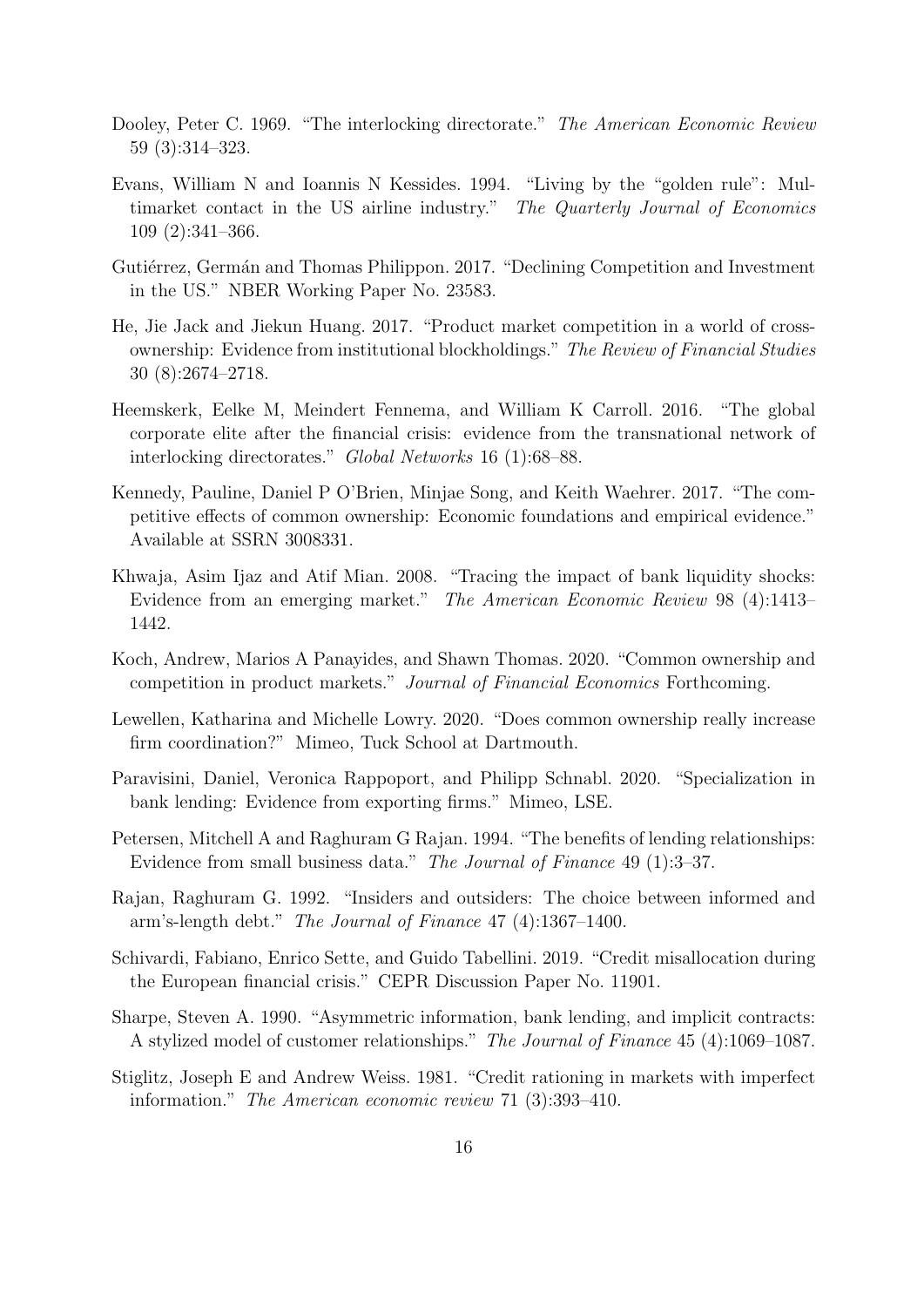# Tables and figures



<span id="page-18-0"></span>Figure 1: Banks and connections over time

Note: The figure reports the evolution of  $1 + \log(\text{number of banks relative to its beginning-of-})$ period value) and 1+log(number of connections relative to its beginning-of-period value, Q2- 2009) in a three-year window around the policy. The vertical line indicates 2012 Q2 when the prohibition of sitting in multiple boards became effective. Data are at quarterly frequency from the Register of bank board members (Or.So.) maintained by the Bank of Italy.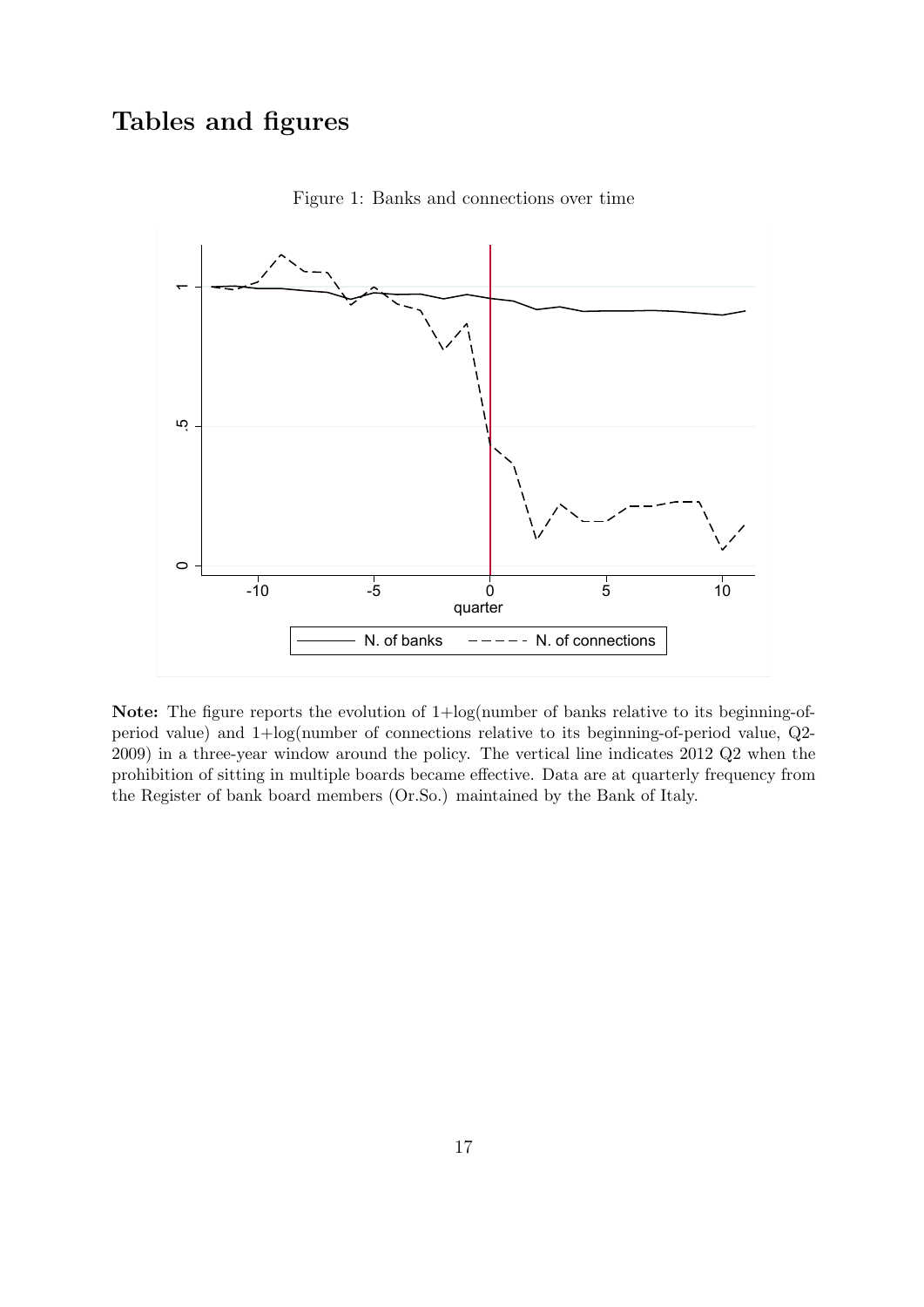|                       |                    |                    |                    | (4)         |                    |
|-----------------------|--------------------|--------------------|--------------------|-------------|--------------------|
| Treated*Post          | (1)<br>$-0.283***$ | (2)<br>$-0.309***$ | (3)<br>$-0.170***$ | $-0.102***$ | (5)<br>$-0.084***$ |
|                       | (0.069)            | (0.070)            | (0.033)            | (0.034)     | (0.022)            |
|                       |                    |                    |                    |             |                    |
| Treated               | $0.093*$           | $0.108**$          | 0.008              | $0.002\,$   |                    |
|                       | (0.052)            | (0.054)            | (0.026)            | (0.026)     |                    |
| Firm characteristics: |                    |                    |                    |             |                    |
| <b>ROA</b>            | $-0.491***$        | $-0.494***$        | $-0.479***$        |             |                    |
|                       | (0.034)            | (0.034)            | (0.034)            |             |                    |
| Liquidity ratio       | $-0.546***$        | $-0.542***$        | $-0.548***$        |             |                    |
|                       | (0.050)            | (0.050)            | (0.049)            |             |                    |
| Leverage              | $0.125***$         | $0.124***$         | $0.123***$         |             |                    |
|                       | (0.010)            | (0.010)            | (0.010)            |             |                    |
| Log assets            | $-0.284***$        | $-0.290***$        | $-0.278***$        |             |                    |
|                       | (0.016)            | (0.016)            | (0.015)            |             |                    |
| Low Rating            | $0.218***$         | $0.216***$         | $0.214***$         |             |                    |
|                       | (0.007)            | (0.007)            | (0.007)            |             |                    |
| Bank characteristics: |                    |                    |                    |             |                    |
| Capital Ratio         |                    | 0.254              |                    |             |                    |
|                       |                    | (1.416)            |                    |             |                    |
| Interbank funding     |                    | $-0.689*$          |                    |             |                    |
|                       |                    | (0.397)            |                    |             |                    |
| Liquidity ratio       |                    | $-0.036$           |                    |             |                    |
|                       |                    | (0.453)            |                    |             |                    |
| ROA                   |                    | $-1.827$           |                    |             |                    |
|                       |                    | (2.710)            |                    |             |                    |
| Log assets            |                    | $-0.436***$        |                    |             |                    |
|                       |                    | (0.146)            |                    |             |                    |
|                       |                    |                    |                    |             |                    |
| Fixed effects:        |                    |                    |                    |             |                    |
| bank-quarter          | $\mathbf N$        | $\mathbf N$        | Y                  | Y           | Y                  |
| firm-quarter          | N                  | N                  | $\mathbf N$        | Y           | Y                  |
| firm-bank             | $\overline{N}$     | N                  | $\overline{N}$     | $\mathbf N$ | Y                  |
| Observations          | 5,336,157          | 5,224,202          | 5,336,130          | 5,381,688   | 5,349,232          |
| $R^2$                 | 0.562              | 0.564              | 0.573              | 0.652       | 0.859              |

<span id="page-19-0"></span>Table 1: Baseline regressions

Note: The dependent variable is the net interest rates on overdraft loans (revolving credit lines). Treated is a dummy equal to 1 to identifiy treated credit relationships. Treated relationships are those which were originated by two Interlocked Banks (i.e. banks sharing at least one board member) lending to the same firm in the last quarter of 2011. Firm-level characteristics: ROA is EBITDA over Assets, Liquidity ratio is liquidity over assets, Leverage is long term debt over long term debt plus equity, Low Rating is a dummy equal to one for firms with a score in the three higher risk categories, out of a total of nine. Bank-level characteristics: ROA is profits over assets, Liquidity ratio is liquid assets (cash and government bonds) over assets, Capital ratio is total capital (Tier 1 and Tier 2 capital) over assets, Interbank funding is interbank deposits (including repos) over assets. For both firms and banks assets are measured in thousands Euros. All regressions include firm, bank and quarter fixed effects (subsumed by finer dummies in columns 3-5). Standard errors are clustered at the bank-quarter level. \*  $p < 0.10$ , \*\*  $p < 0.05$ , \*\*\*  $p < 0.01$ .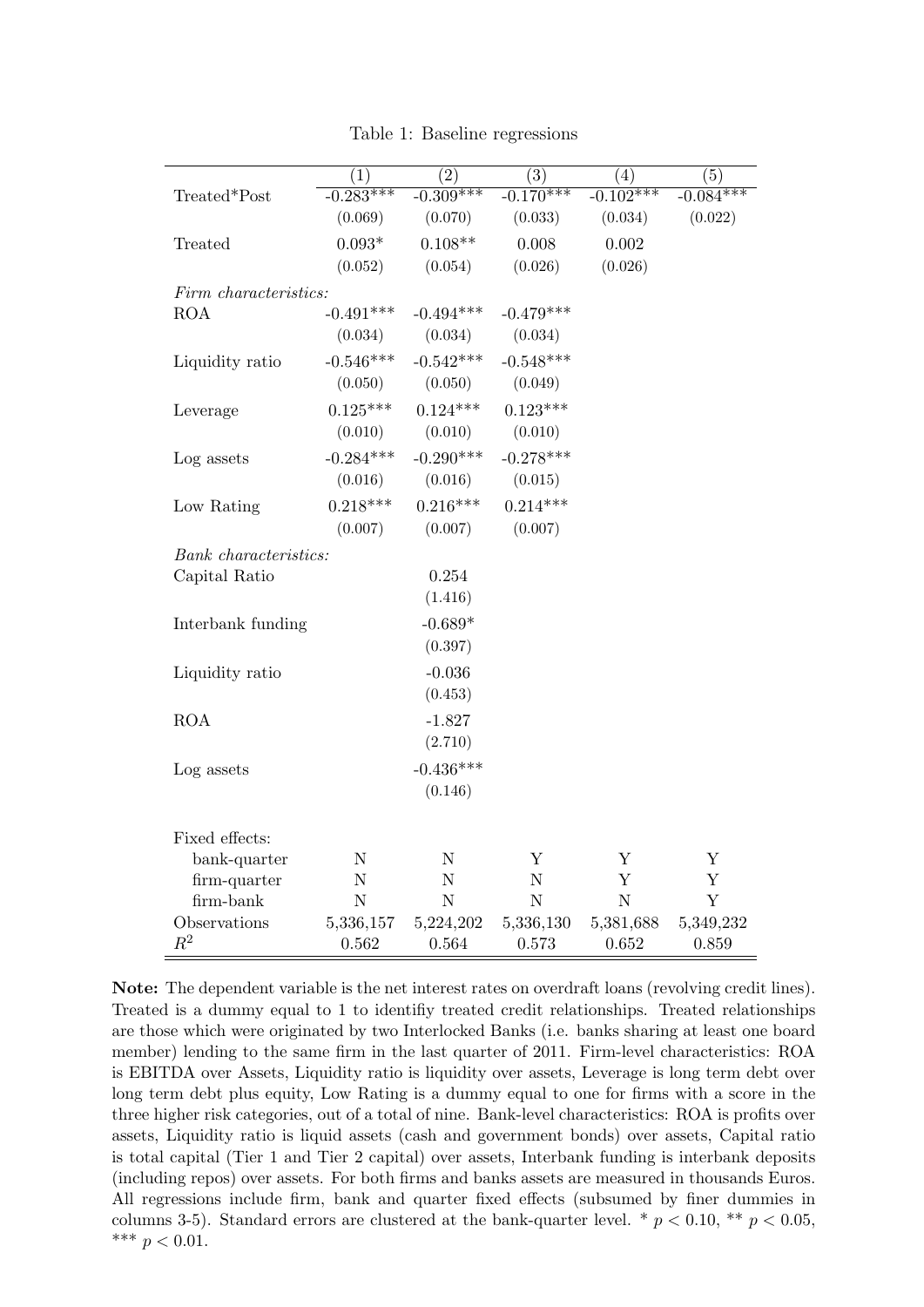|                   | $\mathbf{1}$ | $^{'}2)$   | $\left(3\right)$ | 4)          | $\left(5\right)$ |
|-------------------|--------------|------------|------------------|-------------|------------------|
| Treated*Post      | $-0.063**$   | $-0.145**$ | $-0.091***$      | $-0.059***$ | $-0.095**$       |
|                   | (0.025)      | (0.060)    | (0.021)          | (0.023)     | (0.037)          |
| Treated           |              |            |                  |             | $0.064**$        |
|                   |              |            |                  |             | (0.028)          |
| Share bank        |              |            | $-1.527***$      |             |                  |
|                   |              |            | (0.011)          |             |                  |
| Share credit line |              |            | $-1.523***$      |             |                  |
|                   |              |            | (0.008)          |             |                  |
| Fixed effects:    |              |            |                  |             |                  |
| bank-quarter      | Y            | Υ          | Y                | Υ           | Υ                |
| firm-quarter      | Y            | Y          | Y                | Y           | Y                |
| firm-bank         | Y            |            | Y                | Y           | Y                |
| Observations      | 5,349,232    | 986,888    | 5,339,488        | 3,549,735   | 5,349,232        |
| $R^2$             | 0.837        | 0.910      | 0.861            | 0.886       | 0.859            |

<span id="page-20-0"></span>Table 2: Robustness

Note: The dependent variable is the gross interest rate on overdraft loans (revolving credit lines) in column 1 and the net interest rate in all the other columns. Column 2 uses a closed sample defined on firms that are always present in the sample in the 7 quarters before the reform and in the 7 quarters after the reform. Column 3 includes time varying characteristics of the relationship: Share bank is the share of total credit granted to the firm by the bank and Share credit line is the share of overdraft loans granted out of total loans granted within the bank-firm relationship. Column 4 restricts the sample to 7 quarters in the post period. Column 5 defines the treatment in pre-period quarter-by-quarter rather than fixing it at the last quarter of 2011. All columns include firm-quarter, bank-quarter and firm-bank fixed effects. Standard errors are clustered at the bank-quarter level. \*  $p < 0.10$ , \*\*  $p < 0.05$ , \*\*\*  $p < 0.01$ .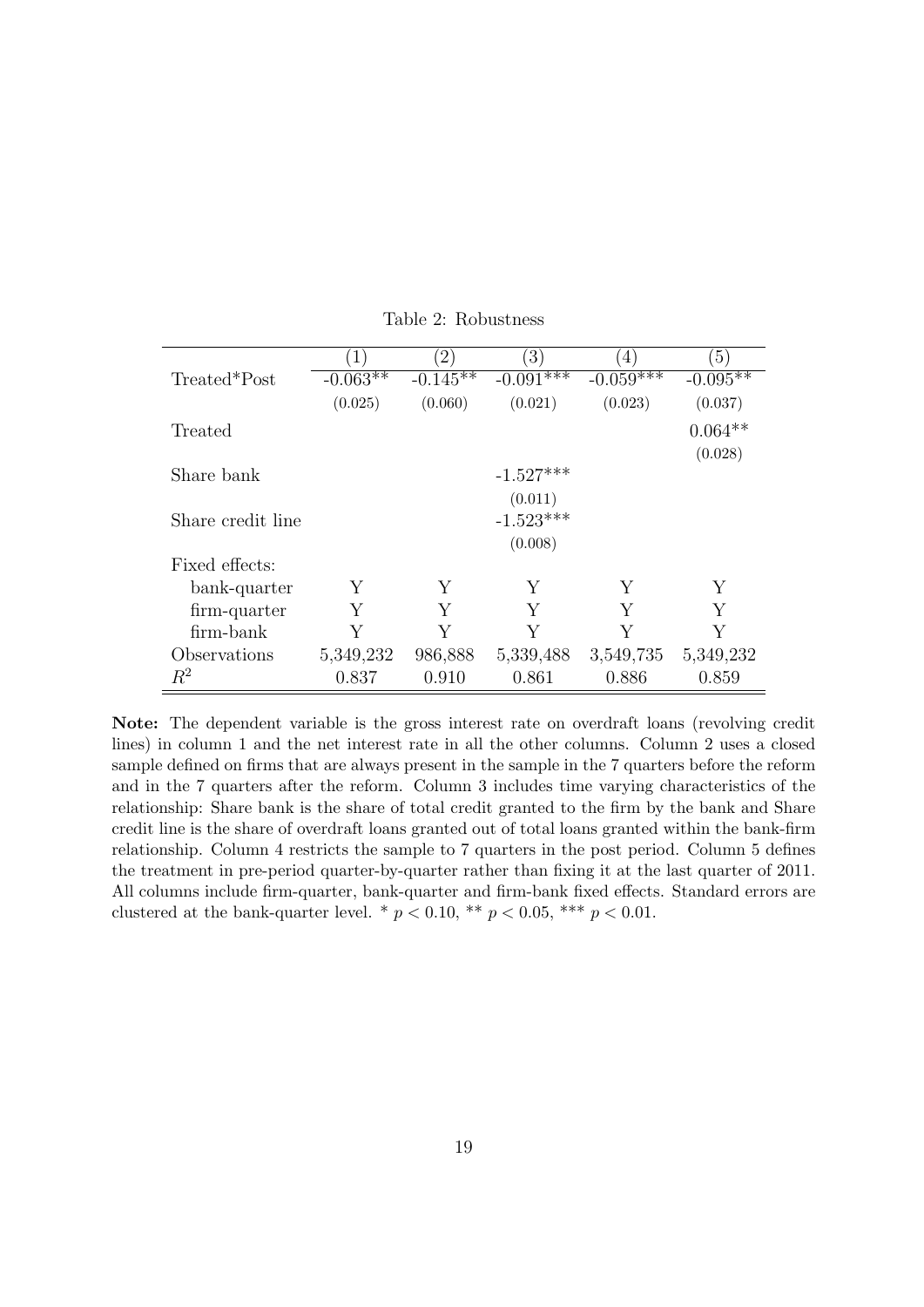|                | Firm level<br>Price dispersion |                   |             | Quantity  |                  |           |
|----------------|--------------------------------|-------------------|-------------|-----------|------------------|-----------|
|                | $\left(1\right)$               | $\left( 2\right)$ | (3)         | (4)       | $\left(5\right)$ | (6)       |
|                |                                |                   |             |           |                  |           |
| Treated*Post   | $-0.336***$                    | $-0.286***$       | $0.163***$  | $0.105**$ | 0.002            | 0.039     |
|                | (0.030)                        | (0.037)           | (0.043)     | (0.045)   | (0.034)          | (0.026)   |
| Treated        |                                |                   | $-0.132***$ |           | 0.003            |           |
|                |                                |                   | (0.049)     |           | (0.029)          |           |
| Fixed effects: |                                |                   |             |           |                  |           |
| firm           | Y                              | Y                 | N           | N         | N                | N         |
| quarter        | Y                              | Υ                 | N           | N         | N                | N         |
| firm-quarter   | N                              | N                 | Y           | Υ         | Y                | Υ         |
| firm-treated   | N                              | N                 | N           | Y         | N                | N         |
| bank-quarter   | N                              | N                 | N           | N         | Y                | Υ         |
| firm-bank      | N                              | N                 | N           | N         | N                | Y         |
| Observations   | 4,465,870                      | 2,559,301         | 1,337,969   | 1,337,969 | 5,381,688        | 5,349,232 |
| $\,R^2$        | 0.728                          | 0.726             | 0.534       | 0.764     | 0.617            | 0.771     |

#### <span id="page-21-0"></span>Table 3: Extensions

Note: The dependent variable is: a) the net interest rates on overdraft loans (revolving credit lines) in columns 1-2; b) the standard deviation of the net interest rate, computed at the firm level separately for treated and control loans, in columns 3-4; c) the log of drawn credit on overdraft loans (revolving credit lines) in columns 5-6. The regression in column 2 includes firmlevel controls and bank characteristics as in column 2 of Table [1](#page-19-0) averaged over the banks a firm borrows from. Regressions in columns 3-4 include banks characteristics as in column 2 of Table [1](#page-19-0) averaged over the banks a firm is borrowing from, within treated and non treated relationship. Standard errors are clustered at the firm level in columns 1-2, at the treated-quarter level in columns 3-4, at the bank-quarter level in columns 5-6. \*  $p < 0.10$ , \*\*  $p < 0.05$ , \*\*\*  $p < 0.01$ .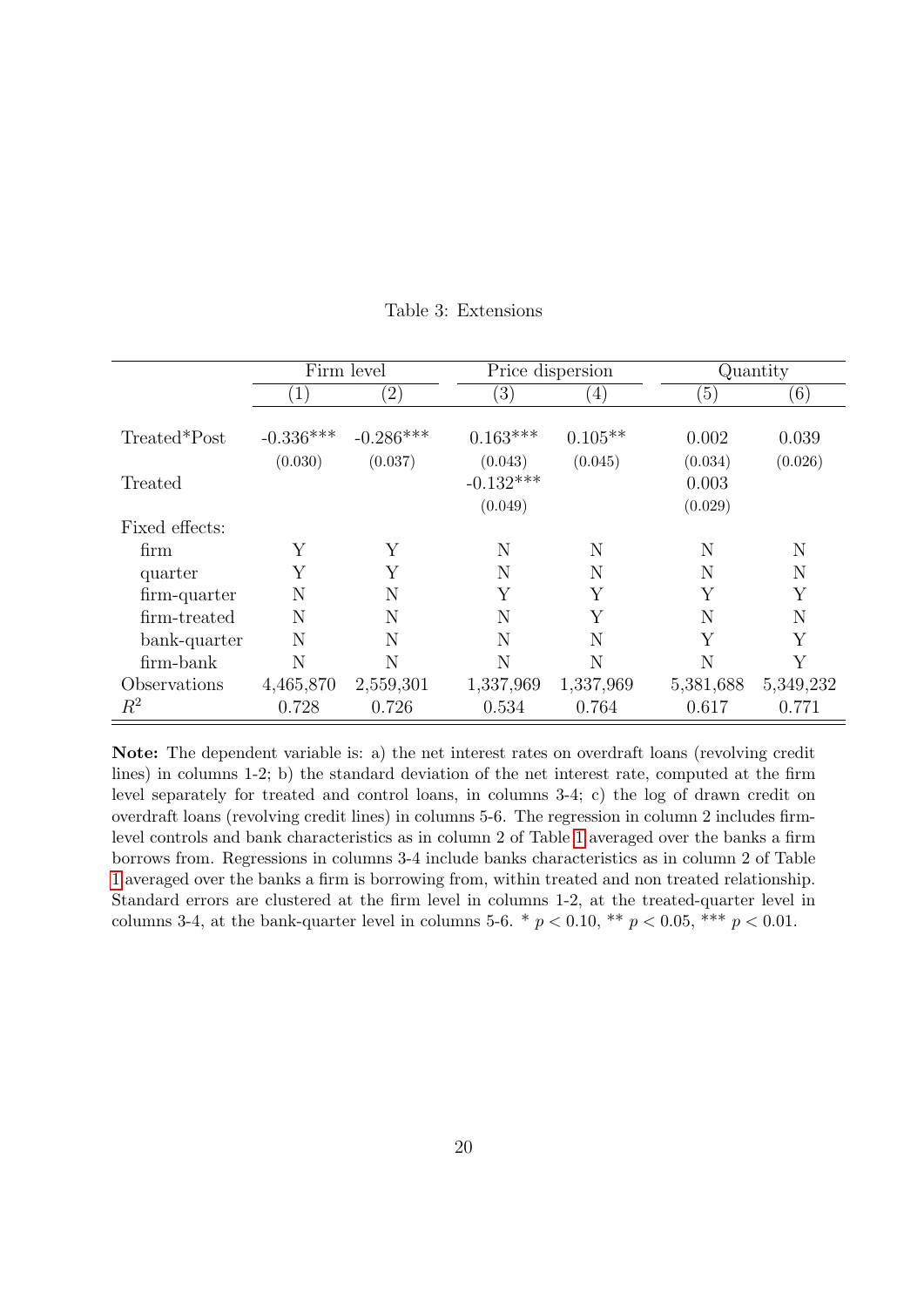<span id="page-22-0"></span>

|                       | $\left( 1\right)$     | $\left( 2\right)$    | $\left( 3\right)$ | (4)               |  |  |
|-----------------------|-----------------------|----------------------|-------------------|-------------------|--|--|
|                       |                       | Panel A: firm/market |                   |                   |  |  |
|                       | Share interlocked     | Size                 | Age               | HH index          |  |  |
| Treated*Post          | $-0.098***$           | $-0.106***$          | $-0.113***$       | $-0.093***$       |  |  |
|                       | (0.023)               | (0.022)              | (0.022)           | (0.022)           |  |  |
| Treated*Post*Heterog. | $-0.030*$             | $0.135***$           | $0.071***$        | $-0.068***$       |  |  |
|                       | (0.017)               | (0.023)              | (0.020)           | (0.024)           |  |  |
| Observations          | 5,349,232             | 4,734,591            | 4,636,251         | 4,734,065         |  |  |
| $\mathbf{R}^2$        | 0.859                 | 0.856                | 0.856             | 0.856             |  |  |
|                       | Panel B: relationship |                      |                   |                   |  |  |
|                       | Age                   | Duration             | Multimarkets      | $\triangle$ Share |  |  |
| Treated*Post          | $-0.225***$           | $-0.224***$          | $-0.206**$        | $-0.009$          |  |  |
|                       | (0.072)               | (0.084)              | (0.093)           | (0.028)           |  |  |
| Treated*Post*Heterog. | $-0.037**$            | $-0.048*$            | 0.004             | $0.115***$        |  |  |
|                       | (0.017)               | (0.026)              | (0.023)           | (0.021)           |  |  |
| Observations          | 5,310,376             | 5,310,376            | 5,310,376         | 5,318,002         |  |  |
| $\mathrm{R}^2$        | 0.859                 | 0.859                | 0.859             | 0.859             |  |  |

Table 4: Comparative statics of the effects by firm/market and relationship characteristics

Note: The table reports heterogeneous effects of the treatment by firm/market characteristics (Panel A) and relationship characteristics (Panel B). The dependent variable is the net interest rates on overdraft loans (revolving credit lines). Each column considers a different characteristic, reported in the column's header. Panel A: Share interlocked is the share of credit granted to a firm in interlocked relationships over total granted credit; Size is the log of firm assets; Age is the log of the firm age; HH is the Herfindahl-Hirschman index of loan market concentration in the province where the firm is located. Firm characteristics are measured as of end 2010. Panel B: Age is the age of the shared board member; Duration is the length of time for which the board member has been shared; Multimarkets is the log of the number of markets (provinces) in which the IBs are both present; ∆Share is the absolute difference in the market (province) share between the two IBs. Relationship characteristics are measured as of Q4-2011, when the reform bill was passed. All regressions include bank-quarter, firm-quarter and firm-bank fixed effects. Standard errors are clustered at the bank-quarter level. \*  $p < 0.10$ , \*\*  $p < 0.05$ , \*\*\*  $p < 0.01$ .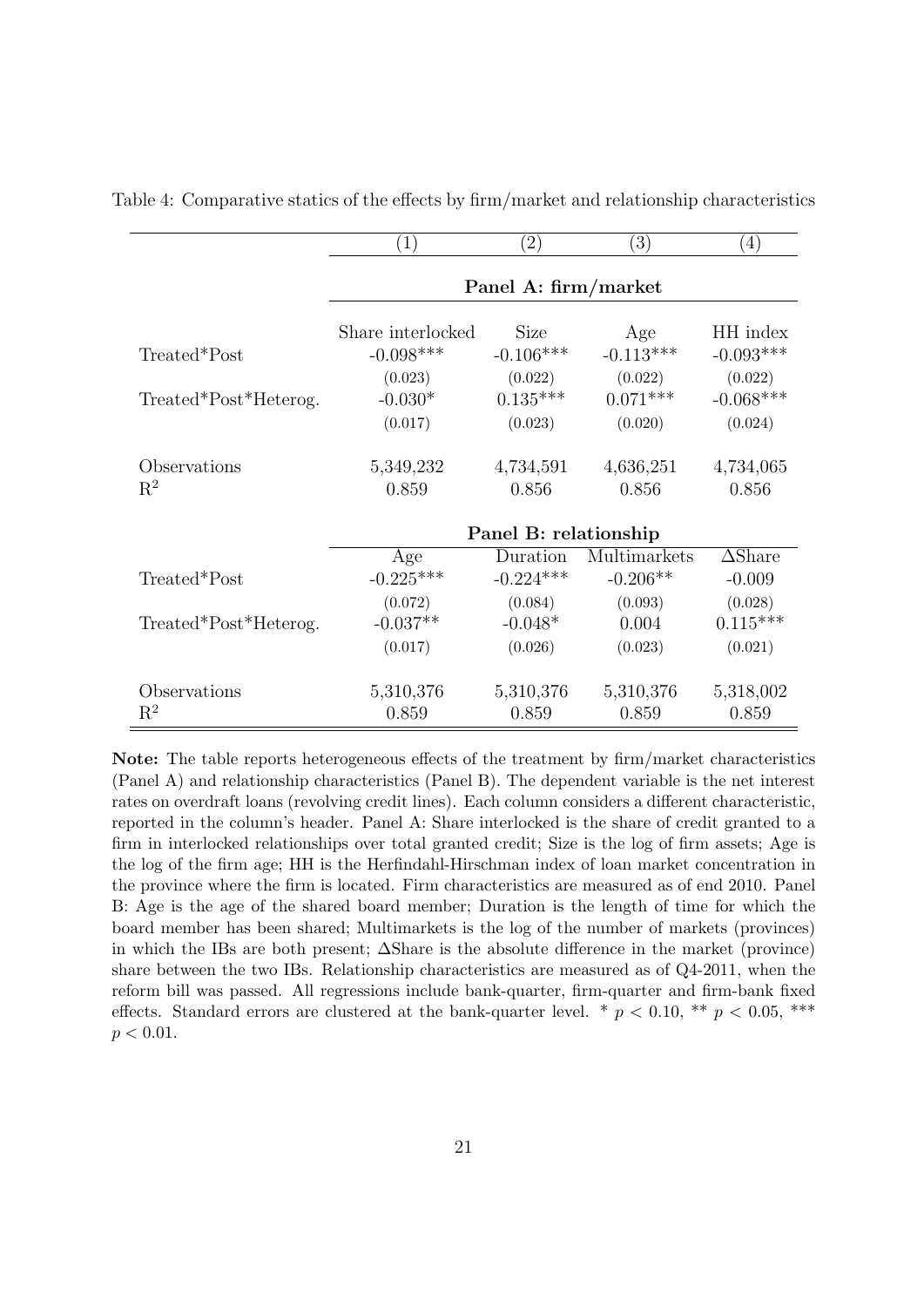# A Appendix: Additional material



<span id="page-23-0"></span>Figure A1: Evolution of the treatment effect

Note: The figure reports the estimated coefficients of a specification of Equation [1](#page-6-1) in which the treatment dummy is interacted with quarter dummies. The dependent variable is the net interest rates on overdraft loans (revolving credit lines). The specification includes firm-quarter, bank-quarter and firm-bank fixed effects, corresponding to Column 5 in Table [1.](#page-19-0) Period zero is the baseline and corresponds to Q1-2012. Data are quarterly and the sample period goes from Q2-2010 until Q1-2017. Vertical bars indicate 95% confidence intervals.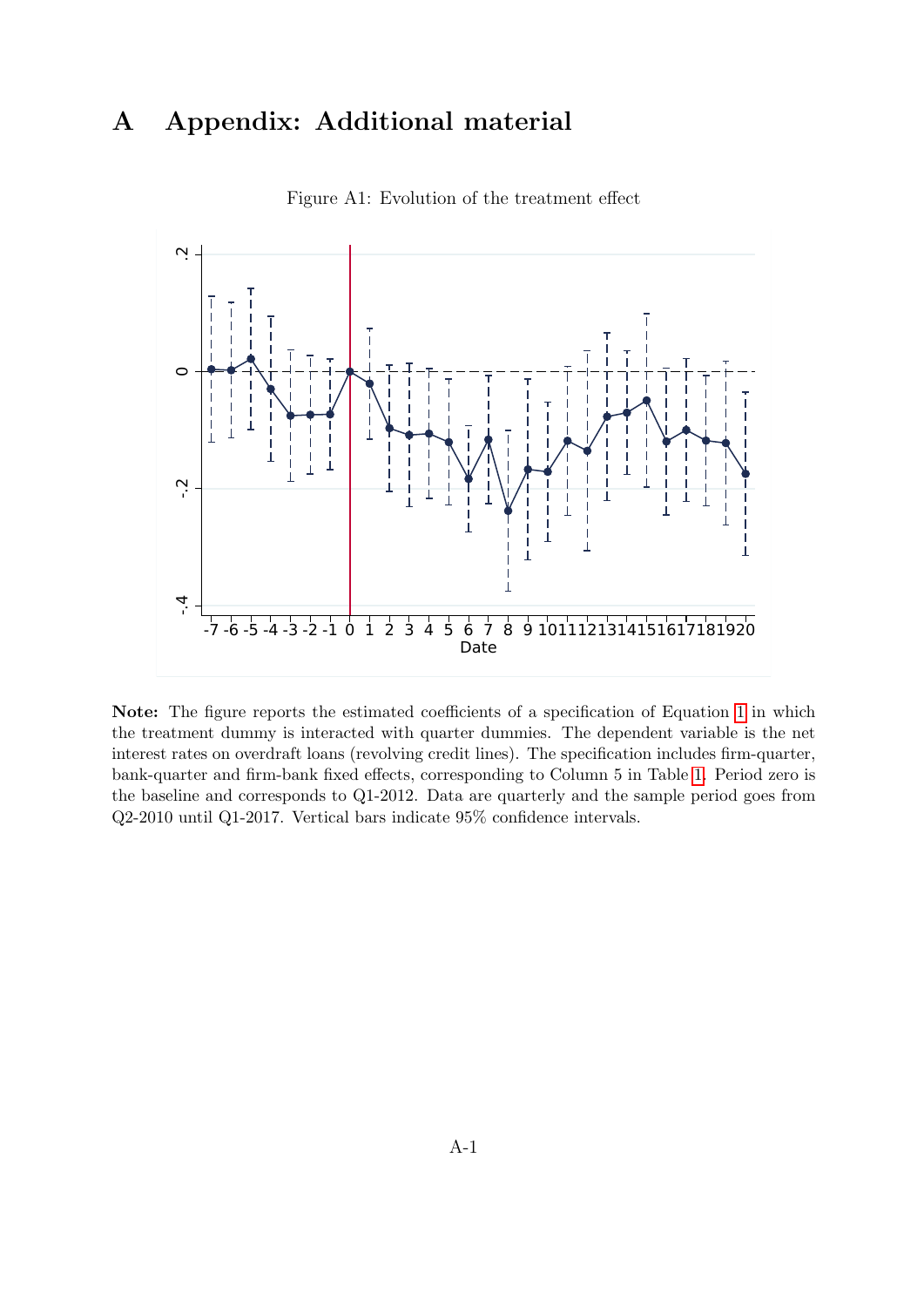|                          | Panel A: Interlocked directors |                |         |     |      |        |
|--------------------------|--------------------------------|----------------|---------|-----|------|--------|
|                          | Mean                           | Median         | S.D.    | Min | Max  | N. obs |
| N. of board appointments | 2.132                          | $\overline{2}$ | 0.389   |     |      | 440    |
| Share of females         | 0.134                          |                | 0.116   |     |      | 440    |
| Share of graduates       | 0.595                          |                | 0.491   |     |      | 440    |
| Age (years)              | 63.770                         | 64             | 9.995   | 34  | 88   | 440    |
| Duration (days)          | 707.082                        | 609            | 798.969 |     | 7410 | 440    |

<span id="page-24-0"></span>Table A1: Descriptive statistics: Directors

|                          | Panel B: Non-interlocked directors |                  |                  |          |       |        |  |
|--------------------------|------------------------------------|------------------|------------------|----------|-------|--------|--|
|                          | Mean                               | Median           | S.D.             | Min      | Max   | N. obs |  |
| N. of board appointments |                                    |                  | $\left( \right)$ |          |       | 8.747  |  |
| Share of females         | 0.073                              |                  | 0.260            | $\cup$   |       | 8,747  |  |
| Share of graduates       | 0.436                              | $\left( \right)$ | 0.496            | $\theta$ |       | 8,747  |  |
| Age (years)              | 59.887                             | 59               | 10.724           | 26       | 96    | 8.747  |  |
| Duration (days)          | 750.256                            | 595              | 999.250          |          | 16132 | 8.747  |  |

Note: The table reports descriptive statistics of interlocked and non-interlocked directors as of the end of 2011. Duration is computed as the time span between the beginning of the appointment and the end of 2011.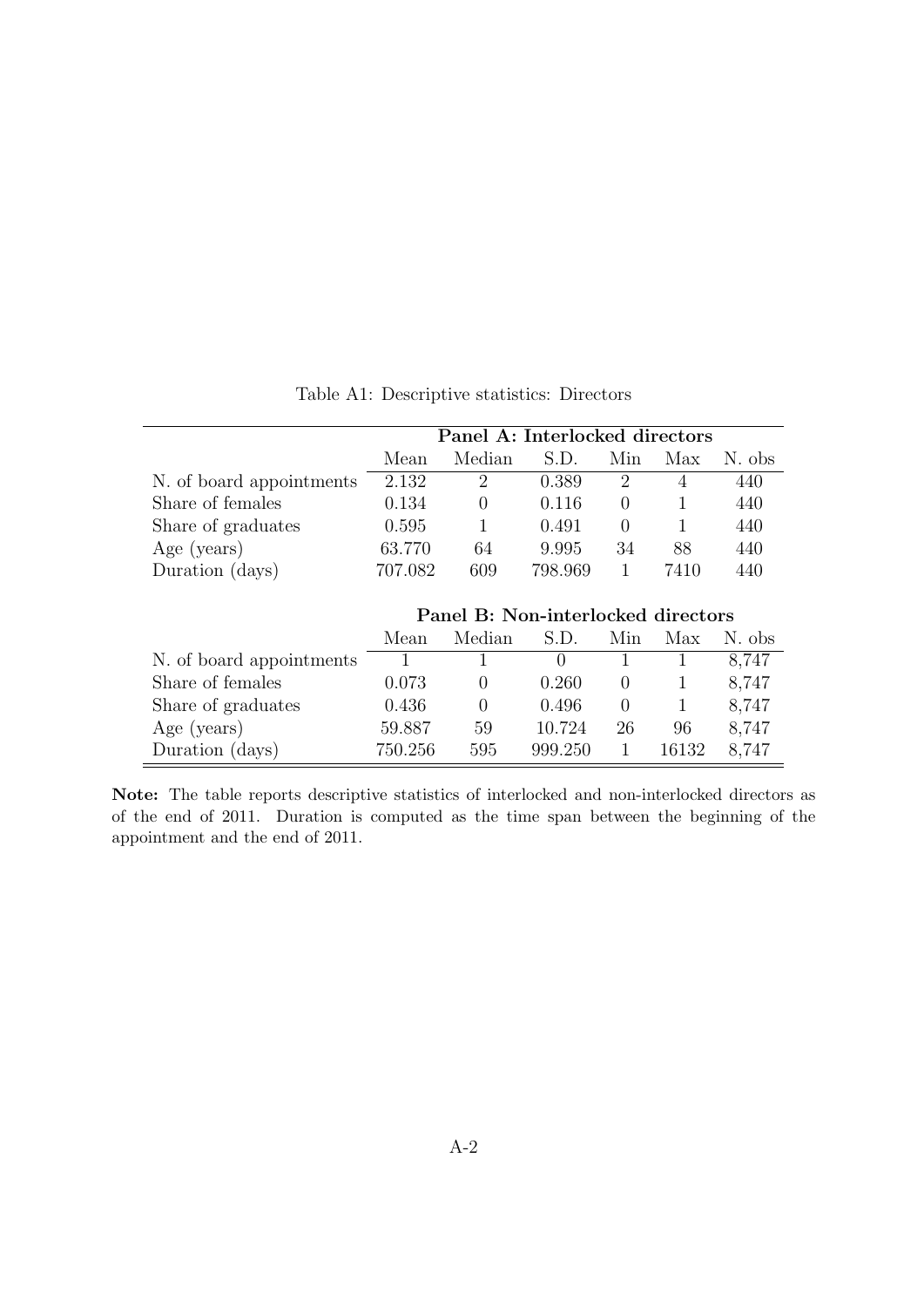<span id="page-25-0"></span>

|                                 |         |               | Pre       |                                                          |         |               | Post     |           |
|---------------------------------|---------|---------------|-----------|----------------------------------------------------------|---------|---------------|----------|-----------|
|                                 | Mean    | Median        | S.D.      | N. obs                                                   | Mean    | Median        | C.S      | N. obs    |
| Relationship level              |         |               |           |                                                          |         |               |          |           |
| Interest rate $(\%)$            | 7.484   | 7.249         | 3.056     | 80,073                                                   | 7.881   | 7.411         | 3.342    | 132,598   |
| Drawn credit $(\epsilon)$       | 91,050  | 20,819        | 636,098   | 80,073                                                   | 84,262  | 21,932        | 441,115  | 132,598   |
| Share of total credit           | 0.325   | 0.284         | 0.192     | 80,073                                                   | 0.323   | 0.283         | 0.187    | 132,598   |
| Share of credit line            | 0.288   | 0.175         | 0.295     | 80,041                                                   | 0.290   | 0.177         | 0.295    | 132,507   |
| Firm level                      |         |               |           |                                                          |         |               |          |           |
| N. relationships                | 2.954   | S             | 1.068     | 41,498                                                   | 2.831   | ಌ             | 0.976    | 71,580    |
| N. interlocked relationships    | 1.963   | 2             | 0.614     | 40,791                                                   | 1.886   | $\mathcal{C}$ | 0.626    | 70,295    |
| Share interlocked credit $(\%)$ | 0.715   | 0.734         | 0.269     | 40,791                                                   | 0.718   | 0.740         | 0.265    | 70,295    |
|                                 |         |               | Pre       | Panel B: Non-Interlocked credit relationships (Controls) |         |               | Post     |           |
|                                 | Mean    | Median        | S.D.      | N. obs                                                   | Mean    | Median        | S.D.     | N. obs    |
| Relationship level              |         |               |           |                                                          |         |               |          |           |
| Interest rate $(\%)$            | 7.647   | 7.291         | 3.056     | 2,031,362                                                | 8.267   | 7.786         | 3.340    | 3,105,199 |
| Drawn credit $(\epsilon)$       | 142,968 | 24,734        | 3,011,921 | 2,031,362                                                | 124,672 | 25,513        | 2,161,51 | 3,105,199 |
| Share of total credit           | 0.309   | 0.261         | 0.196     | 2,031,331                                                | 0.309   | 0.263         | 0.192    | 3,105,078 |
| Share of credit lines           | 0.288   | 0.167         | 0.304     | 2,029,995                                                | 0.302   | 0.181         | 0.308    | 3,100,686 |
| Firm level                      |         |               |           |                                                          |         |               |          |           |
| N. relationships                | 2.839   | $\mathcal{C}$ | 1.097     | 700,440                                                  | 2.732   | $\mathcal{C}$ | 186.0    | 1,110,871 |

Table A2: Descriptive statistics: Credit Relationships Table A2: Descriptive statistics: Credit Relationships **Note:** The table reports descriptive statistics of credit relationships for treated and controls in the pre and post periods. At the relationship level, treated relationships are those which, in any period, were originate the firm level, treated firms are those that, in a period, have at least one treated relationship. Share of interlocked credit is the share of granted credit that the firm obtains from interlocked relationships. the firm level, treated firms are those that, in a period, have at least one treated relationship. Share of interlocked credit is the share to the firm by the bank and Share of credit line is the share of overdraft credit out of total credit supplied by the bank to the firm. At of granted credit that the firm obtains from interlocked relationships.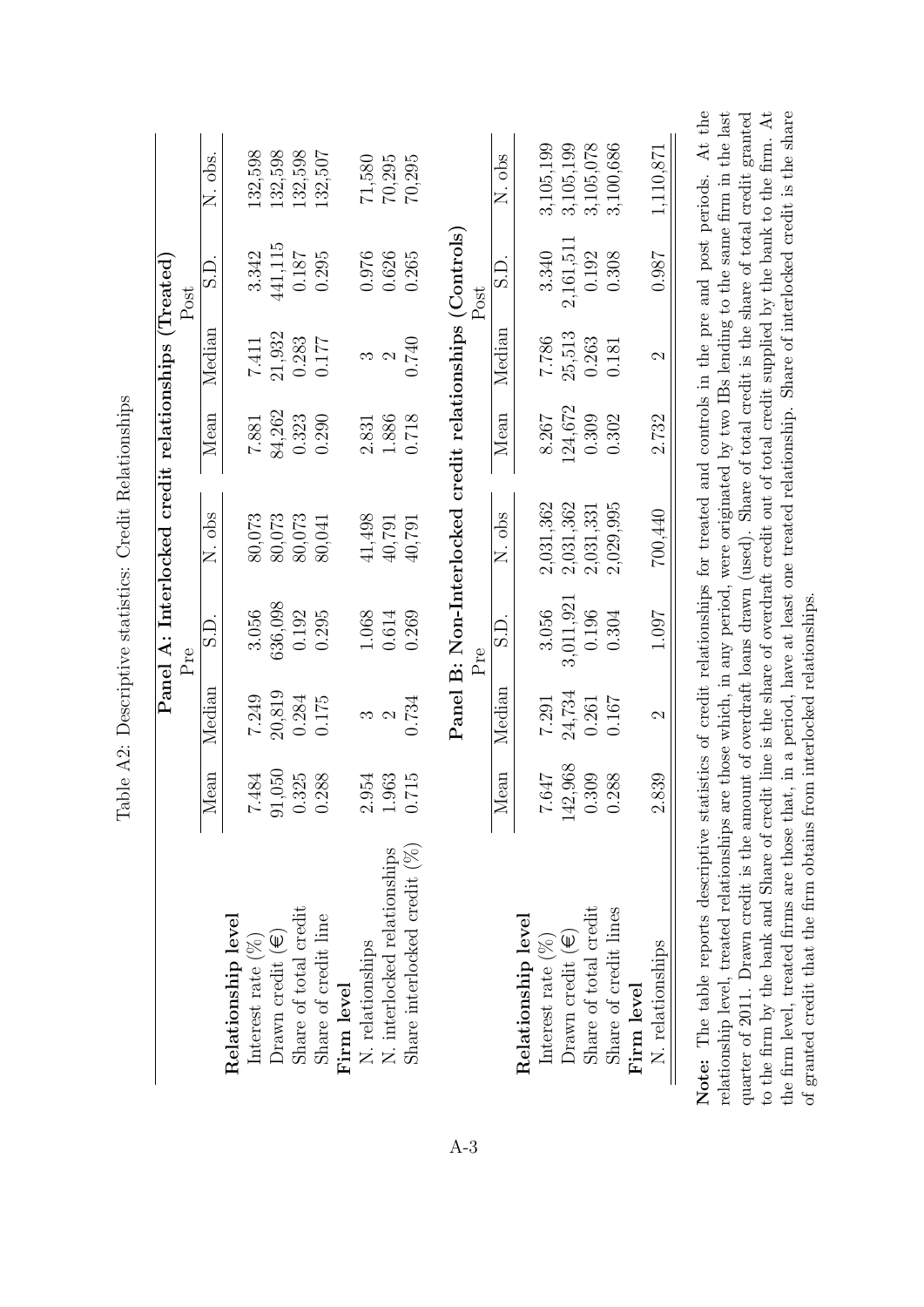| Panel A: Firms with interlocked credit relationships |       |        |       |        |  |  |  |  |
|------------------------------------------------------|-------|--------|-------|--------|--|--|--|--|
|                                                      | Mean  | Median | S.D.  | N. obs |  |  |  |  |
| <b>ROA</b>                                           | 0.068 | 0.063  | 0.078 | 4,397  |  |  |  |  |
| Liquidity ratio                                      | 0.044 | 0.016  | 0.067 | 4,397  |  |  |  |  |
| Leverage                                             | 0.459 | 0.434  | 0.295 | 4,397  |  |  |  |  |
| Log assets                                           | 8.078 | 7.970  | 1.206 | 4,397  |  |  |  |  |
| Low Rating                                           | 0.223 | $\cup$ | 0.417 | 4,397  |  |  |  |  |

<span id="page-26-0"></span>Table A3: Descriptive statistics: Firms and Banks

#### Panel B: Firms without interlocked credit relationships

|                 | Mean  | Median | S.D.  | N. obs  |
|-----------------|-------|--------|-------|---------|
| <b>ROA</b>      | 0.062 | 0.059  | 0.093 | 133,739 |
| Liquidity ratio | 0.047 | 0.017  | 0.073 | 133,739 |
| Leverage        | 0.536 | 0.538  | 0.319 | 133,739 |
| Log assets      | 7.568 | 7.419  | 1.365 | 133,739 |
| Low Rating      | 0.330 |        | 0.470 | 133,739 |

#### Panel C: Banks with interlocked directors

|                   | Mean   | Median S.D. |       | N. obs |
|-------------------|--------|-------------|-------|--------|
| <b>ROA</b>        | 0.001  | 0.002       | 0.002 | 51     |
| Liquidity Ratio   | 0.097  | 0.085       | 0.070 | 51     |
| Capital Ratio     | 0.088  | 0.082       | 0.021 | 51     |
| Interbank funding | 0.081  | 0.045       | 0.093 | 51     |
| Log assets        | 15.620 | 14.937      | 1.882 | 51     |

#### Panel D: Banks without interlocked directors

|                   | Mean   | Median S.D. |       | N. obs |
|-------------------|--------|-------------|-------|--------|
| <b>ROA</b>        | 0.001  | 0.001       | 0.003 | 54     |
| Liquidity Ratio   | 0.084  | 0.081       | 0.045 | 54     |
| Capital Ratio     | 0.097  | 0.094       | 0.022 | 54     |
| Interbank funding | 0.047  | 0.035       | 0.052 | 54     |
| Log assets        | 14.720 | 14.473      | 1.083 | 54     |

Note: The table reports descriptive statistics of the firms and banks as of 2011. A firm is defined as with interlocked credit relationships if it has at least two interlocked credit relationships in the last quarter of 2011, and without otherwise. A bank is defined with interlocked directors if at least one of its board members also sits in the board of another bank in December 2011, and without otherwise. Firm-level characteristics: ROA is EBITDA over Assets, Liquidity ratio is liquidity over assets, Leverage is long term debt over long term debt plus equity, Low Rating is a dummy equal to one for firms with a score in the three higher risk categories, out of a total of nine. Bank-level characteristics: ROA is profits over assets, Liquidity ratio is liquid assets (cash and government bonds) over assets, Capital ratio is total capital (Tier 1 and Tier 2 capital) over assets, Interbank funding is interbank deposits (including repos) over assets. For both firms and banks assets are measured in thousands Euros.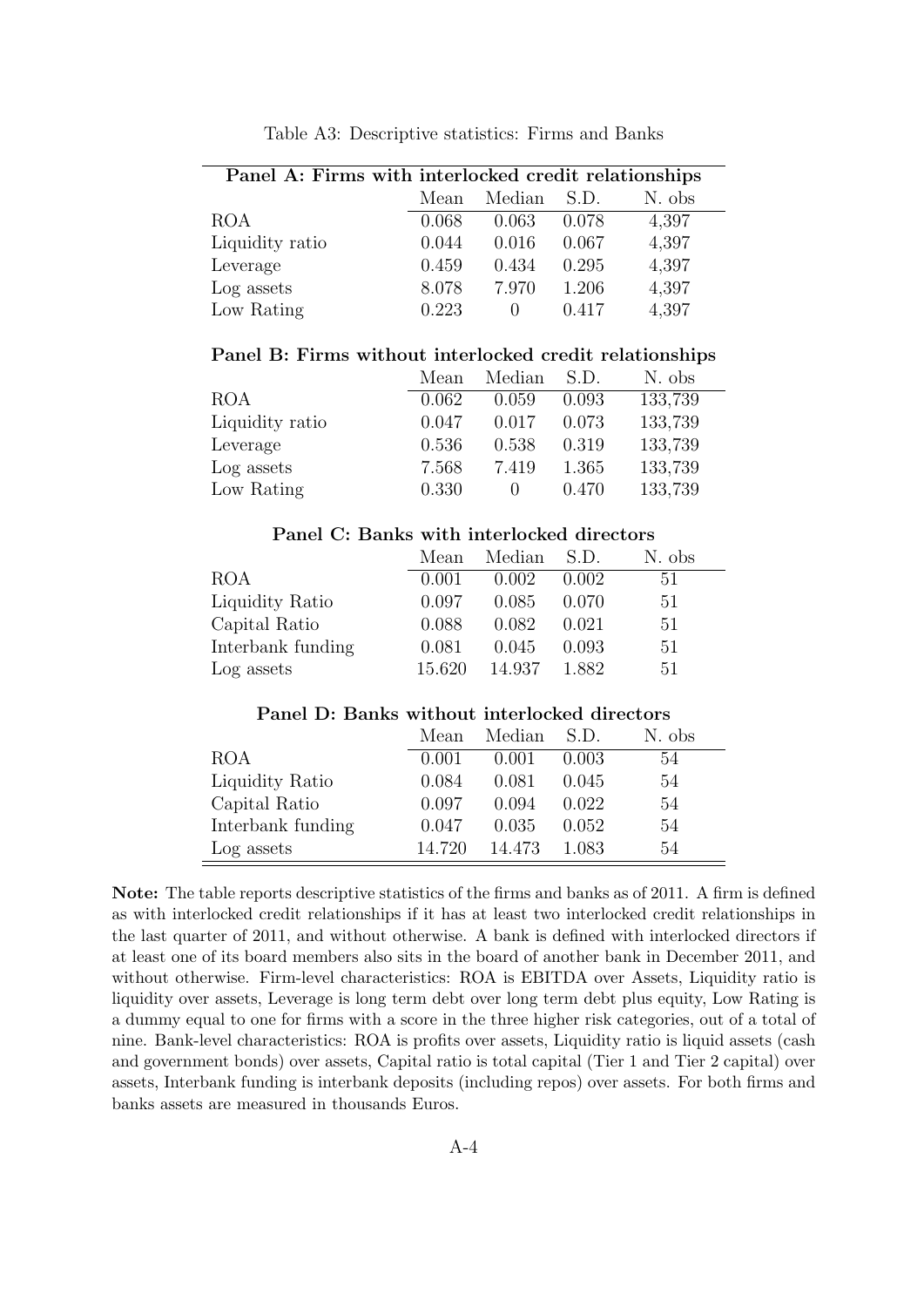| Treated*Trend  | $-0.018$<br>(0.013) | $-0.008$<br>(0.007) |
|----------------|---------------------|---------------------|
| Treated        | 0.090               |                     |
|                | (0.060)             |                     |
| Fixed effects: |                     |                     |
| bank-quarter   | Y                   | Y                   |
| firm-quarter   | Y                   | Y                   |
| firm-bank      | N                   | Y                   |
| Observations   | 2,137,448           | 2,094,202           |
| $R^2$          | 0.651               | 0.927               |

<span id="page-27-0"></span>Table A4: Parallel trend

Note: The dependent variable is the net interest rates on overdraft loans (revolving credit lines). The sample period goes from Q2-2010 until Q1-2012 (the quarters in our baseline sample before the reform became effective). \*  $p < 0.10$ , \*\*  $p < 0.05$ , \*\*\*  $p < 0.01$ .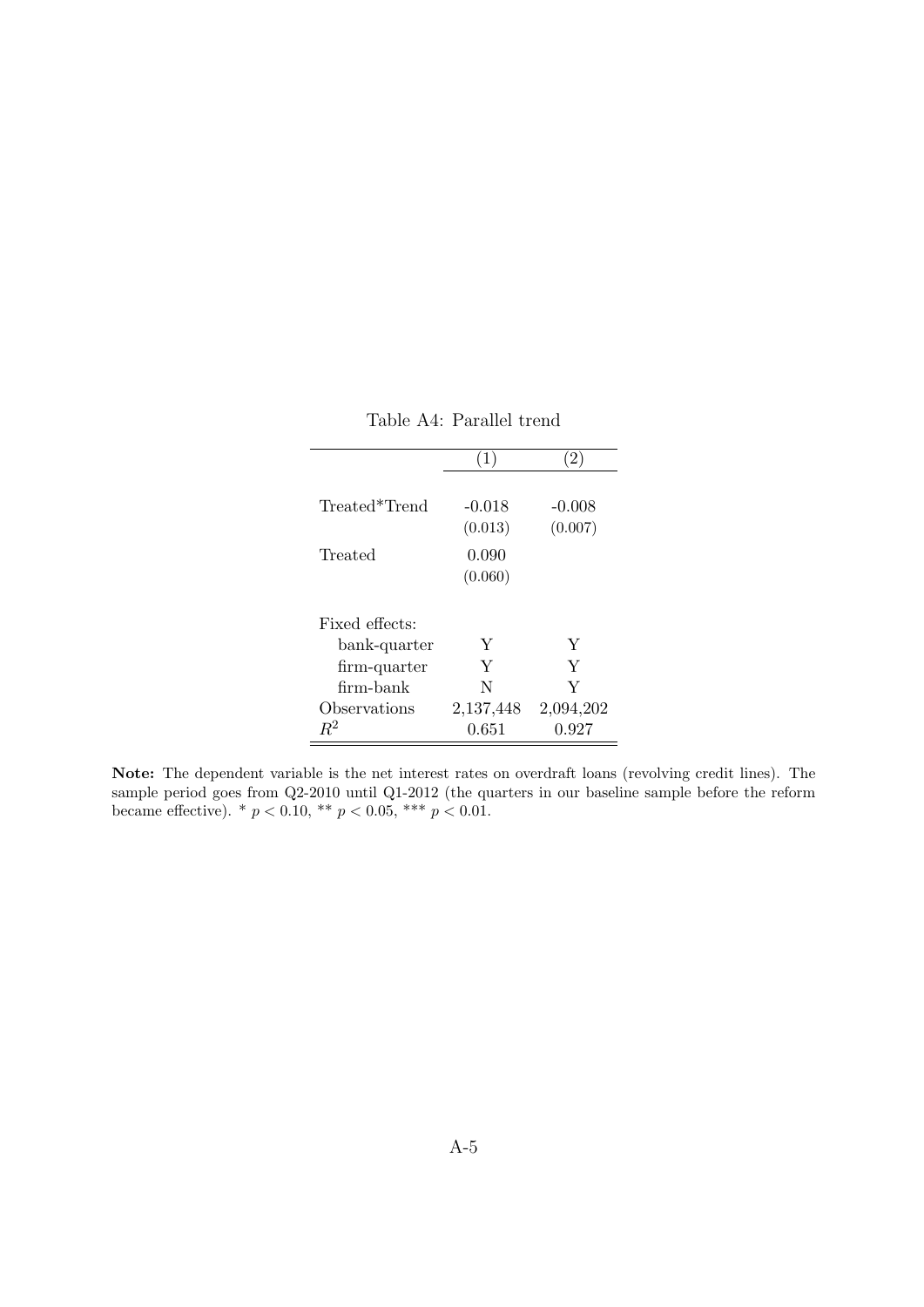|                   | $\left(1\right)$ | $\left( 2\right)$ | (3)         | $\left(4\right)$ | $\left(5\right)$ |
|-------------------|------------------|-------------------|-------------|------------------|------------------|
|                   |                  |                   |             |                  |                  |
| Treated*Post      | $-0.078***$      | $-0.145**$        | $-0.110***$ | $-0.075***$      | $-0.108***$      |
|                   | (0.027)          | (0.060)           | (0.022)     | (0.026)          | (0.022)          |
| Treated           | $-0.008$         | 0.034             | 0.022       | $-0.011$         | 0.008            |
|                   | (0.021)          | (0.037)           | (0.017)     | (0.018)          | (0.017)          |
| Share bank        |                  |                   | $-1.947***$ |                  |                  |
|                   |                  |                   | (0.008)     |                  |                  |
| Share credit line |                  |                   | $-1.900***$ |                  |                  |
|                   |                  |                   | (0.007)     |                  |                  |
|                   |                  |                   |             |                  |                  |
| Observations      | 5,381,688        | 986,888           | 5,372,030   | 3,584,645        | 5,381,688        |
| $R^2$             | 0.662            | 0.724             | 0.663       | 0.646            | 0.652            |

<span id="page-28-0"></span>Table A5: Robustness checks without firm-bank dummies

Note: The dependent variable is the gross interest rate on overdraft loans (revolving credit lines) in column 1 and the net interest rate in all the other columns. Column 2 uses the closed sample. Column 3 includes time varying characteristics of the relationship: Share bank is the share of total credit to the firm by the bank and Share credit line is the share of overdraft loans out of total loans within the bankfirm relationship. Column 4 restricts the sample to 7 quarters in the post period. Column 5 define the treatment in the pre-period quarter-by-quarter rather than fixing it at last quarter of 2011. All columns include firm-quarter and bank-quarter fixed effects. Standard errors are clustered at the bank-quarter level. \*  $p < 0.10$ , \*\*  $p < 0.05$ , \*\*\*  $p < 0.01$ .